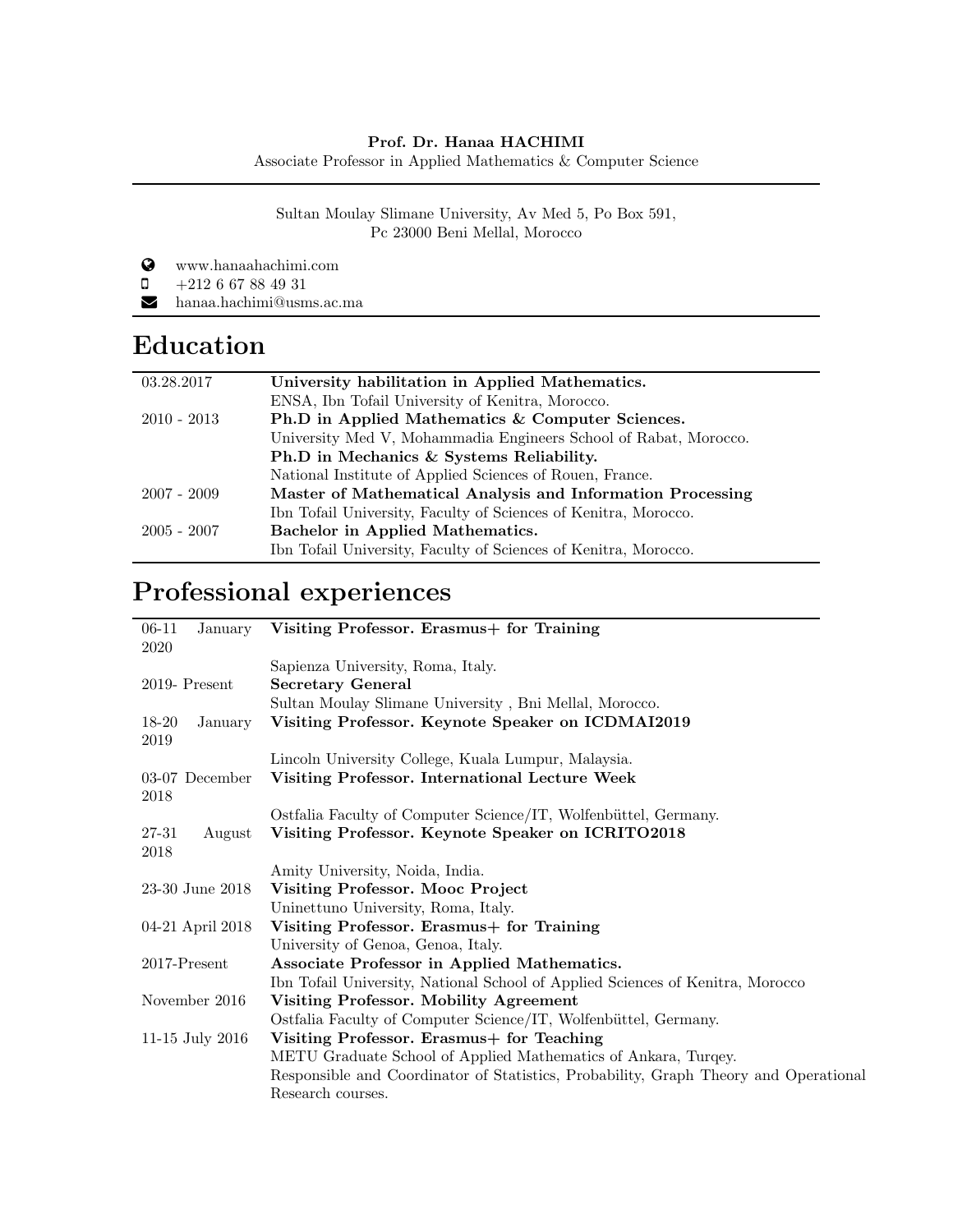| Managment school of Grenoble, Grenoble, France.<br>Assistant Professor in Applied Mathematics.<br>2013-2017<br>Ibn Tofail University, National School of Applied Sciences of Kenitra, Mo-<br>rocco<br>Responsible and Coordinator of Statistics, Probability, Graph Theory and<br>Operational Research courses.<br>Ph.D Student in Applied Mathematics & Computer Sciences.<br>2010-2013<br>University Med V, Mohammadia Engineers School of Rabat, Morocco.<br>Ph.D Student in Mechanics & Systems Reliability.<br>National Institute of Applied Sciences of Rouen, France.<br><b>Research Project</b> : Contribution of meta-heuristic algorithms in global<br>optimization and applications.<br>Supervisor : Prof. Dr. Ellaia Rachid.<br>Co-Supervisor: Prof. Dr. El Hami Abdelkhalak.<br>Date of defense: June the 29th, 2013.<br><b>Place of defense:</b> University Med V, Mohammadia Engineers School of<br>Rabat, Morocco.<br>Type doctoral : Cotutelle.<br>National Stock Exchange of the Ministry of Higher Education and Research.<br>Funding:<br>Morocco.<br>Grant of AUF, University Agency of Froncophony, France<br>2008-2013<br>Lecturer<br>Mathematical analysis and algebra. (120 hours).<br>National Institute of Applied Sciences of Rouen, France.<br>Applied mathematics. (48 hours).<br>R software, and SPSS Statistics. (48 hours).<br>University Med V, Mohammadia Engineering school of Rabat, Morocco.<br><b>Probability and statistics.</b> (144 hours).<br>Applied mathematics. (64 hours).<br><b>Matlab.</b> (48 hours).<br>National School of Industry and Mines of Rabat, Morocco.<br><b>Probability and statistics.</b> (50 hours).<br>High school of Commercials ans Citizens HECC of Rabat, Morocco.<br>Mathematics, probability and statistics. (48 hours).<br>Tofail University, National School of Applied Sciences of Kenitra, Morocco.<br>Probability and statistics. (64 hours).<br>Algorithms and C language. (144 hours). | 27-31<br>2014 | October | Visiting Professor. Tempus Porfire project                  |
|----------------------------------------------------------------------------------------------------------------------------------------------------------------------------------------------------------------------------------------------------------------------------------------------------------------------------------------------------------------------------------------------------------------------------------------------------------------------------------------------------------------------------------------------------------------------------------------------------------------------------------------------------------------------------------------------------------------------------------------------------------------------------------------------------------------------------------------------------------------------------------------------------------------------------------------------------------------------------------------------------------------------------------------------------------------------------------------------------------------------------------------------------------------------------------------------------------------------------------------------------------------------------------------------------------------------------------------------------------------------------------------------------------------------------------------------------------------------------------------------------------------------------------------------------------------------------------------------------------------------------------------------------------------------------------------------------------------------------------------------------------------------------------------------------------------------------------------------------------------------------------------------------------------------------------------------------------------------|---------------|---------|-------------------------------------------------------------|
|                                                                                                                                                                                                                                                                                                                                                                                                                                                                                                                                                                                                                                                                                                                                                                                                                                                                                                                                                                                                                                                                                                                                                                                                                                                                                                                                                                                                                                                                                                                                                                                                                                                                                                                                                                                                                                                                                                                                                                      |               |         |                                                             |
|                                                                                                                                                                                                                                                                                                                                                                                                                                                                                                                                                                                                                                                                                                                                                                                                                                                                                                                                                                                                                                                                                                                                                                                                                                                                                                                                                                                                                                                                                                                                                                                                                                                                                                                                                                                                                                                                                                                                                                      |               |         |                                                             |
|                                                                                                                                                                                                                                                                                                                                                                                                                                                                                                                                                                                                                                                                                                                                                                                                                                                                                                                                                                                                                                                                                                                                                                                                                                                                                                                                                                                                                                                                                                                                                                                                                                                                                                                                                                                                                                                                                                                                                                      |               |         |                                                             |
|                                                                                                                                                                                                                                                                                                                                                                                                                                                                                                                                                                                                                                                                                                                                                                                                                                                                                                                                                                                                                                                                                                                                                                                                                                                                                                                                                                                                                                                                                                                                                                                                                                                                                                                                                                                                                                                                                                                                                                      |               |         |                                                             |
|                                                                                                                                                                                                                                                                                                                                                                                                                                                                                                                                                                                                                                                                                                                                                                                                                                                                                                                                                                                                                                                                                                                                                                                                                                                                                                                                                                                                                                                                                                                                                                                                                                                                                                                                                                                                                                                                                                                                                                      |               |         |                                                             |
|                                                                                                                                                                                                                                                                                                                                                                                                                                                                                                                                                                                                                                                                                                                                                                                                                                                                                                                                                                                                                                                                                                                                                                                                                                                                                                                                                                                                                                                                                                                                                                                                                                                                                                                                                                                                                                                                                                                                                                      |               |         |                                                             |
|                                                                                                                                                                                                                                                                                                                                                                                                                                                                                                                                                                                                                                                                                                                                                                                                                                                                                                                                                                                                                                                                                                                                                                                                                                                                                                                                                                                                                                                                                                                                                                                                                                                                                                                                                                                                                                                                                                                                                                      |               |         |                                                             |
|                                                                                                                                                                                                                                                                                                                                                                                                                                                                                                                                                                                                                                                                                                                                                                                                                                                                                                                                                                                                                                                                                                                                                                                                                                                                                                                                                                                                                                                                                                                                                                                                                                                                                                                                                                                                                                                                                                                                                                      |               |         |                                                             |
|                                                                                                                                                                                                                                                                                                                                                                                                                                                                                                                                                                                                                                                                                                                                                                                                                                                                                                                                                                                                                                                                                                                                                                                                                                                                                                                                                                                                                                                                                                                                                                                                                                                                                                                                                                                                                                                                                                                                                                      |               |         |                                                             |
|                                                                                                                                                                                                                                                                                                                                                                                                                                                                                                                                                                                                                                                                                                                                                                                                                                                                                                                                                                                                                                                                                                                                                                                                                                                                                                                                                                                                                                                                                                                                                                                                                                                                                                                                                                                                                                                                                                                                                                      |               |         |                                                             |
|                                                                                                                                                                                                                                                                                                                                                                                                                                                                                                                                                                                                                                                                                                                                                                                                                                                                                                                                                                                                                                                                                                                                                                                                                                                                                                                                                                                                                                                                                                                                                                                                                                                                                                                                                                                                                                                                                                                                                                      |               |         |                                                             |
|                                                                                                                                                                                                                                                                                                                                                                                                                                                                                                                                                                                                                                                                                                                                                                                                                                                                                                                                                                                                                                                                                                                                                                                                                                                                                                                                                                                                                                                                                                                                                                                                                                                                                                                                                                                                                                                                                                                                                                      |               |         |                                                             |
|                                                                                                                                                                                                                                                                                                                                                                                                                                                                                                                                                                                                                                                                                                                                                                                                                                                                                                                                                                                                                                                                                                                                                                                                                                                                                                                                                                                                                                                                                                                                                                                                                                                                                                                                                                                                                                                                                                                                                                      |               |         |                                                             |
|                                                                                                                                                                                                                                                                                                                                                                                                                                                                                                                                                                                                                                                                                                                                                                                                                                                                                                                                                                                                                                                                                                                                                                                                                                                                                                                                                                                                                                                                                                                                                                                                                                                                                                                                                                                                                                                                                                                                                                      |               |         |                                                             |
|                                                                                                                                                                                                                                                                                                                                                                                                                                                                                                                                                                                                                                                                                                                                                                                                                                                                                                                                                                                                                                                                                                                                                                                                                                                                                                                                                                                                                                                                                                                                                                                                                                                                                                                                                                                                                                                                                                                                                                      |               |         |                                                             |
|                                                                                                                                                                                                                                                                                                                                                                                                                                                                                                                                                                                                                                                                                                                                                                                                                                                                                                                                                                                                                                                                                                                                                                                                                                                                                                                                                                                                                                                                                                                                                                                                                                                                                                                                                                                                                                                                                                                                                                      |               |         |                                                             |
|                                                                                                                                                                                                                                                                                                                                                                                                                                                                                                                                                                                                                                                                                                                                                                                                                                                                                                                                                                                                                                                                                                                                                                                                                                                                                                                                                                                                                                                                                                                                                                                                                                                                                                                                                                                                                                                                                                                                                                      |               |         |                                                             |
|                                                                                                                                                                                                                                                                                                                                                                                                                                                                                                                                                                                                                                                                                                                                                                                                                                                                                                                                                                                                                                                                                                                                                                                                                                                                                                                                                                                                                                                                                                                                                                                                                                                                                                                                                                                                                                                                                                                                                                      |               |         |                                                             |
|                                                                                                                                                                                                                                                                                                                                                                                                                                                                                                                                                                                                                                                                                                                                                                                                                                                                                                                                                                                                                                                                                                                                                                                                                                                                                                                                                                                                                                                                                                                                                                                                                                                                                                                                                                                                                                                                                                                                                                      |               |         |                                                             |
|                                                                                                                                                                                                                                                                                                                                                                                                                                                                                                                                                                                                                                                                                                                                                                                                                                                                                                                                                                                                                                                                                                                                                                                                                                                                                                                                                                                                                                                                                                                                                                                                                                                                                                                                                                                                                                                                                                                                                                      |               |         |                                                             |
|                                                                                                                                                                                                                                                                                                                                                                                                                                                                                                                                                                                                                                                                                                                                                                                                                                                                                                                                                                                                                                                                                                                                                                                                                                                                                                                                                                                                                                                                                                                                                                                                                                                                                                                                                                                                                                                                                                                                                                      |               |         |                                                             |
|                                                                                                                                                                                                                                                                                                                                                                                                                                                                                                                                                                                                                                                                                                                                                                                                                                                                                                                                                                                                                                                                                                                                                                                                                                                                                                                                                                                                                                                                                                                                                                                                                                                                                                                                                                                                                                                                                                                                                                      |               |         |                                                             |
|                                                                                                                                                                                                                                                                                                                                                                                                                                                                                                                                                                                                                                                                                                                                                                                                                                                                                                                                                                                                                                                                                                                                                                                                                                                                                                                                                                                                                                                                                                                                                                                                                                                                                                                                                                                                                                                                                                                                                                      |               |         |                                                             |
|                                                                                                                                                                                                                                                                                                                                                                                                                                                                                                                                                                                                                                                                                                                                                                                                                                                                                                                                                                                                                                                                                                                                                                                                                                                                                                                                                                                                                                                                                                                                                                                                                                                                                                                                                                                                                                                                                                                                                                      |               |         |                                                             |
|                                                                                                                                                                                                                                                                                                                                                                                                                                                                                                                                                                                                                                                                                                                                                                                                                                                                                                                                                                                                                                                                                                                                                                                                                                                                                                                                                                                                                                                                                                                                                                                                                                                                                                                                                                                                                                                                                                                                                                      |               |         |                                                             |
|                                                                                                                                                                                                                                                                                                                                                                                                                                                                                                                                                                                                                                                                                                                                                                                                                                                                                                                                                                                                                                                                                                                                                                                                                                                                                                                                                                                                                                                                                                                                                                                                                                                                                                                                                                                                                                                                                                                                                                      |               |         |                                                             |
|                                                                                                                                                                                                                                                                                                                                                                                                                                                                                                                                                                                                                                                                                                                                                                                                                                                                                                                                                                                                                                                                                                                                                                                                                                                                                                                                                                                                                                                                                                                                                                                                                                                                                                                                                                                                                                                                                                                                                                      |               |         |                                                             |
|                                                                                                                                                                                                                                                                                                                                                                                                                                                                                                                                                                                                                                                                                                                                                                                                                                                                                                                                                                                                                                                                                                                                                                                                                                                                                                                                                                                                                                                                                                                                                                                                                                                                                                                                                                                                                                                                                                                                                                      |               |         |                                                             |
|                                                                                                                                                                                                                                                                                                                                                                                                                                                                                                                                                                                                                                                                                                                                                                                                                                                                                                                                                                                                                                                                                                                                                                                                                                                                                                                                                                                                                                                                                                                                                                                                                                                                                                                                                                                                                                                                                                                                                                      |               |         |                                                             |
|                                                                                                                                                                                                                                                                                                                                                                                                                                                                                                                                                                                                                                                                                                                                                                                                                                                                                                                                                                                                                                                                                                                                                                                                                                                                                                                                                                                                                                                                                                                                                                                                                                                                                                                                                                                                                                                                                                                                                                      |               |         |                                                             |
|                                                                                                                                                                                                                                                                                                                                                                                                                                                                                                                                                                                                                                                                                                                                                                                                                                                                                                                                                                                                                                                                                                                                                                                                                                                                                                                                                                                                                                                                                                                                                                                                                                                                                                                                                                                                                                                                                                                                                                      |               |         |                                                             |
|                                                                                                                                                                                                                                                                                                                                                                                                                                                                                                                                                                                                                                                                                                                                                                                                                                                                                                                                                                                                                                                                                                                                                                                                                                                                                                                                                                                                                                                                                                                                                                                                                                                                                                                                                                                                                                                                                                                                                                      |               |         |                                                             |
|                                                                                                                                                                                                                                                                                                                                                                                                                                                                                                                                                                                                                                                                                                                                                                                                                                                                                                                                                                                                                                                                                                                                                                                                                                                                                                                                                                                                                                                                                                                                                                                                                                                                                                                                                                                                                                                                                                                                                                      |               |         |                                                             |
|                                                                                                                                                                                                                                                                                                                                                                                                                                                                                                                                                                                                                                                                                                                                                                                                                                                                                                                                                                                                                                                                                                                                                                                                                                                                                                                                                                                                                                                                                                                                                                                                                                                                                                                                                                                                                                                                                                                                                                      |               |         |                                                             |
|                                                                                                                                                                                                                                                                                                                                                                                                                                                                                                                                                                                                                                                                                                                                                                                                                                                                                                                                                                                                                                                                                                                                                                                                                                                                                                                                                                                                                                                                                                                                                                                                                                                                                                                                                                                                                                                                                                                                                                      |               |         |                                                             |
|                                                                                                                                                                                                                                                                                                                                                                                                                                                                                                                                                                                                                                                                                                                                                                                                                                                                                                                                                                                                                                                                                                                                                                                                                                                                                                                                                                                                                                                                                                                                                                                                                                                                                                                                                                                                                                                                                                                                                                      |               |         |                                                             |
|                                                                                                                                                                                                                                                                                                                                                                                                                                                                                                                                                                                                                                                                                                                                                                                                                                                                                                                                                                                                                                                                                                                                                                                                                                                                                                                                                                                                                                                                                                                                                                                                                                                                                                                                                                                                                                                                                                                                                                      |               |         |                                                             |
|                                                                                                                                                                                                                                                                                                                                                                                                                                                                                                                                                                                                                                                                                                                                                                                                                                                                                                                                                                                                                                                                                                                                                                                                                                                                                                                                                                                                                                                                                                                                                                                                                                                                                                                                                                                                                                                                                                                                                                      |               |         | Tofail University, Faculty of Sciences of Kenitra, Morocco. |
| Computing. (144 hours).                                                                                                                                                                                                                                                                                                                                                                                                                                                                                                                                                                                                                                                                                                                                                                                                                                                                                                                                                                                                                                                                                                                                                                                                                                                                                                                                                                                                                                                                                                                                                                                                                                                                                                                                                                                                                                                                                                                                              |               |         |                                                             |
| Kettabi Institute of Kenitra, Morocco.                                                                                                                                                                                                                                                                                                                                                                                                                                                                                                                                                                                                                                                                                                                                                                                                                                                                                                                                                                                                                                                                                                                                                                                                                                                                                                                                                                                                                                                                                                                                                                                                                                                                                                                                                                                                                                                                                                                               |               |         |                                                             |
| Production Management and Operational Research GP RO. (96                                                                                                                                                                                                                                                                                                                                                                                                                                                                                                                                                                                                                                                                                                                                                                                                                                                                                                                                                                                                                                                                                                                                                                                                                                                                                                                                                                                                                                                                                                                                                                                                                                                                                                                                                                                                                                                                                                            |               |         |                                                             |
| hours).                                                                                                                                                                                                                                                                                                                                                                                                                                                                                                                                                                                                                                                                                                                                                                                                                                                                                                                                                                                                                                                                                                                                                                                                                                                                                                                                                                                                                                                                                                                                                                                                                                                                                                                                                                                                                                                                                                                                                              |               |         |                                                             |
| Ibn Tofail University, National School of Business and Management of Ke-                                                                                                                                                                                                                                                                                                                                                                                                                                                                                                                                                                                                                                                                                                                                                                                                                                                                                                                                                                                                                                                                                                                                                                                                                                                                                                                                                                                                                                                                                                                                                                                                                                                                                                                                                                                                                                                                                             |               |         |                                                             |
| nitra, Morocco.                                                                                                                                                                                                                                                                                                                                                                                                                                                                                                                                                                                                                                                                                                                                                                                                                                                                                                                                                                                                                                                                                                                                                                                                                                                                                                                                                                                                                                                                                                                                                                                                                                                                                                                                                                                                                                                                                                                                                      |               |         |                                                             |
| Office, Algorithms and C language. (144 hours).                                                                                                                                                                                                                                                                                                                                                                                                                                                                                                                                                                                                                                                                                                                                                                                                                                                                                                                                                                                                                                                                                                                                                                                                                                                                                                                                                                                                                                                                                                                                                                                                                                                                                                                                                                                                                                                                                                                      |               |         |                                                             |
| Project Management, Operating System and Database. (144 hours).                                                                                                                                                                                                                                                                                                                                                                                                                                                                                                                                                                                                                                                                                                                                                                                                                                                                                                                                                                                                                                                                                                                                                                                                                                                                                                                                                                                                                                                                                                                                                                                                                                                                                                                                                                                                                                                                                                      |               |         |                                                             |
| Institute of Technology and Professional Studies of Kenitra, Morocco.                                                                                                                                                                                                                                                                                                                                                                                                                                                                                                                                                                                                                                                                                                                                                                                                                                                                                                                                                                                                                                                                                                                                                                                                                                                                                                                                                                                                                                                                                                                                                                                                                                                                                                                                                                                                                                                                                                |               |         |                                                             |
| Internship Master II Research.<br>2008-2009                                                                                                                                                                                                                                                                                                                                                                                                                                                                                                                                                                                                                                                                                                                                                                                                                                                                                                                                                                                                                                                                                                                                                                                                                                                                                                                                                                                                                                                                                                                                                                                                                                                                                                                                                                                                                                                                                                                          |               |         |                                                             |
| Genetic algorithms and applications in cryptography.                                                                                                                                                                                                                                                                                                                                                                                                                                                                                                                                                                                                                                                                                                                                                                                                                                                                                                                                                                                                                                                                                                                                                                                                                                                                                                                                                                                                                                                                                                                                                                                                                                                                                                                                                                                                                                                                                                                 |               |         |                                                             |
| Scientific research laboratory CIROS of Kenitra, Morocco. (6 months).                                                                                                                                                                                                                                                                                                                                                                                                                                                                                                                                                                                                                                                                                                                                                                                                                                                                                                                                                                                                                                                                                                                                                                                                                                                                                                                                                                                                                                                                                                                                                                                                                                                                                                                                                                                                                                                                                                |               |         |                                                             |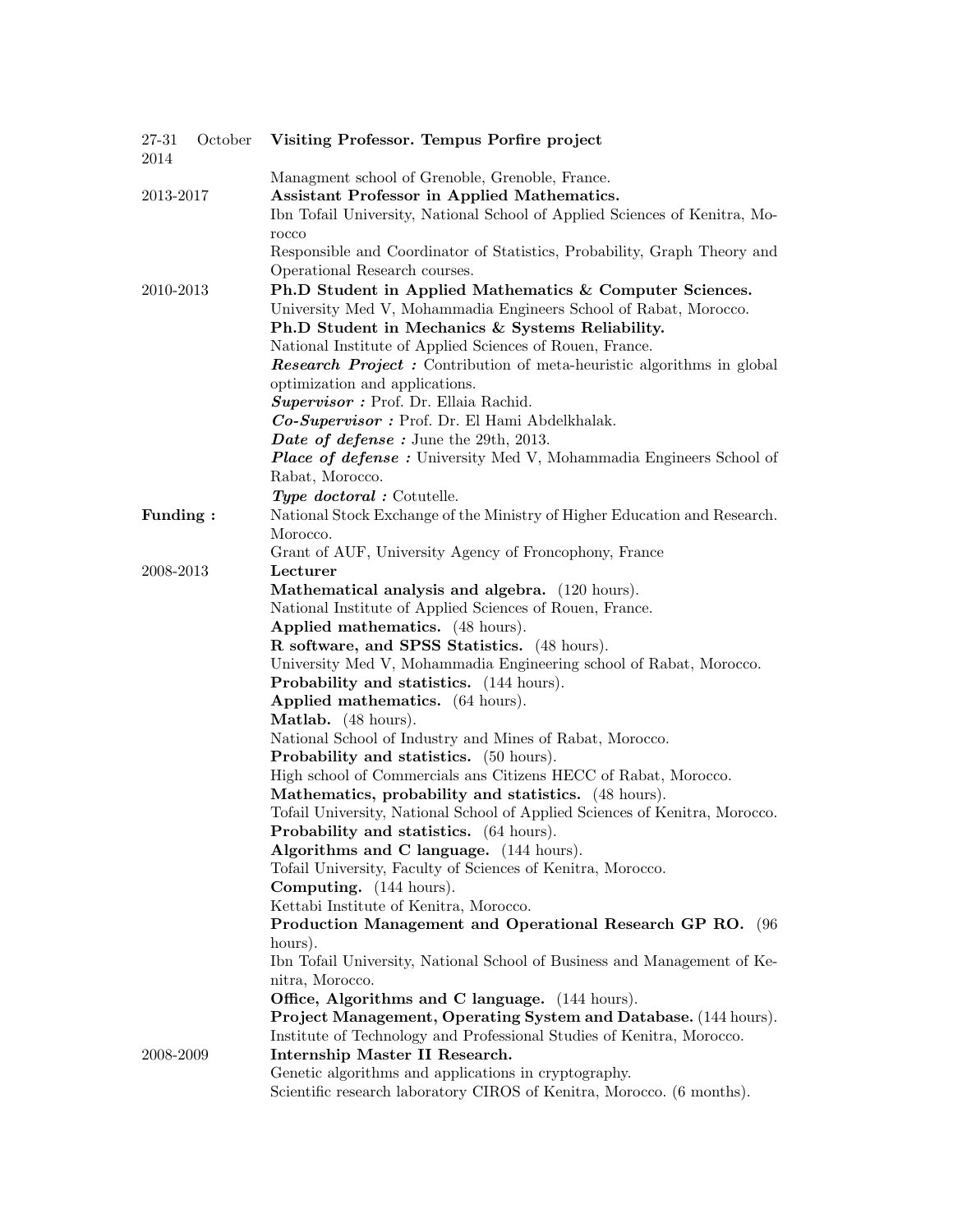#### 2007-2008 Software Developer

Development of FINO in Java and Ajax, a GPS geolocation application. Creation with Website Joomla XEOPING : www. Xeoping. Com. Company Xeoping geolocation, Kenitra, Morocco. (10 months). Development under ACESS and VISUAL BASIC of GESTECO, a database for the management of primary schools, Kenitra, Morocco. (8 months). Development under ACESS and VISUAL BASIC of HOLDING ALBA-RAKA, a database for the management of stocks. Design office in topography and building engineering, Kenitra, Morocco. (3 months).

### Training courses

July 2016 : Training facilitator of research training under LINDO and EXCEL-SOLVER. (5 days)

- METU Graduate School of Applied Mathematics, Ankara, Turkey.
- July 2015 : Training facilitator of training in Statistics under SAS. (4 days)
- Ernest & Young Company, Montreal, Canada.
- October 2014 : Training facilitator of statistics under SPSS. (5 days)
- Company Xeoping geolocation, Kenitra, Morocco.
- August 2013 : Training facilitator of Project Management. (5 days)
- ADN-Synergie Company, Auray, France.
- November 2011 : Training facilitator of Financial Estimator. (3 days)
- Mondial Expertise, Casablanca, Morocco.
- September 2010 : Training facilitator of database training in MS ACCESS. (4 days)
- Regional Directorate for Water and Forests (DREF), Kenitra, Morocco.
- November 2009 : Training facilitator of Windows Server 2008. (4 days)
- Regional Agricultural Development Office (ORMVAG), Kenitra, Morocco.

May 2009 : Training facilitator of the office training (MS WORD, MS EXCEL, MS : POWER POINT).  $(5 \text{ days})$ 

• Ministry of Health CHU Ibn Sina, Rabat, Morocco.

October 2009 : Training facilitator of MS ACCESS database training. (5 days)

• Regional Directorate for Water and Forests (DREF), Kenitra, Morocco.

November 2008 : Training facilitator of the office training (MS WORD, MS EXCEL, MS : POWER POINT). (5 days)

• Regional Directorate for Water and Forests (DREF), Kenitra, Morocco.

## Areas of qualifications

#### Optimization

Heuristic, metaheuristic, evolutionary and stochastic algorithms. Hybridization, coupling and global optimization. Operational Research Linear, nonlinear and Dynamic programming. Multi-objective programming, multicriteria and modeling. Graph Theory, Simulation, Inventory Management and Queues. Quality control / reliability, game theory and project management. Statistics and Probabilities Descriptive statistics, Probability of laws. Statistical inference, regression and multi-variate analysis.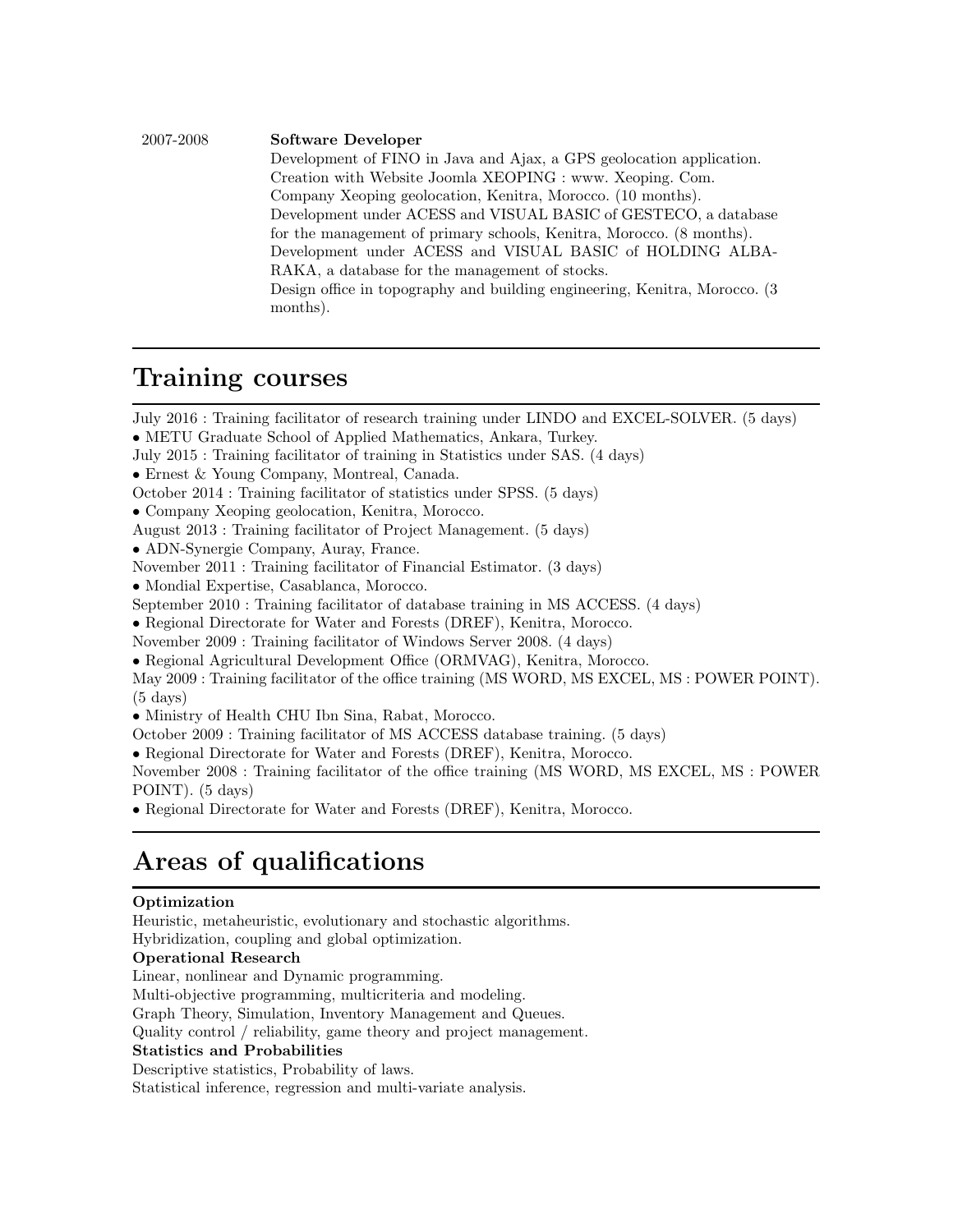Statistical surveys and surveys, time series.

#### Cryptography

Symmetric, asymmetric, quantum cryptography, steganography and unconditional security. Elliptic cryptography, digital signature, biometrics, channel coding, and Markov chain. Informatics

Programming and development : R, C, C ++, JAVA, Maple, Matlab, Visual Basic Latex, VB. NET, Win Server, Flash, ANSYS, ABACUS.

Environment : Linux, Windows10, IOS XI.

Project management and image processing Software : SAS, SPSS, MS Project, CRM, AutoCad, PSpice, Adobe Illustrator, Metric Estimator.

Office : Word, Excel, Power Point, Outlook, Front Page, Access, Publisher.

# Books

- 1. Optimisation M´etaheuristique et Applications. Prof. Dr. Hanaa HACHIMI. Edition : Univ Européenne. ISBN 978-3639622966.
- 2. Optimisation Mono et Multi Objectif par les Algorithmes Bio-Inspirés. Prof. Dr. Hanaa HACHIMI. Edition : Univ Européenne. ISBN 978-3330867376.
- 3. Hybridization of Bio-inspired Metaheuristics for Global Optimization. Mariam ELKHECHAFI, Prof. Dr. Hanaa HACHIMI, Prof. Dr. Youssfi ELKETTANI. Edition : LAP LAMBERT Academic Publishing. ISBN 978-3659454462.
- 4. LA COLLABORATION UNIVERSITE-ENTREPRISE AU SERVICE DE L'INNOVATION AU MAGHREB. Edition : CAMPUS OUVERT, ISBN : 979-10-90293-46-5.

## Publications

- 1. FAHDI S, ELKHECHAFI M, HACHIMI H (2019). Green Port in Blue Ocean : Optimization of Energy in Asian Ports. 5th International Conference on Optimization and Applications (ICOA). IEEE.
- 2. BENBRAHIM H, HACHIMI H, AMINE A (2019). Comparison between Hadoop and Spark. IEOM. IEEE.
- 3. HADDOUCH S, HACHIMI H, HMINA N (2019). Approach and contribution of urban road traffic management to reduce congestion estimation times using optimization algorithms. 5th International Conference on Optimization and Applications (ICOA). IEEE.
- 4. BENBRAHIM H, HACHIMI H, AMINE A (2019). Survey on the Use of Health Information Systems in Morocco : Current Situation, Obstacles and Proposed Solutions. Advanced Intelligent Systems for Sustainable Development. Springer.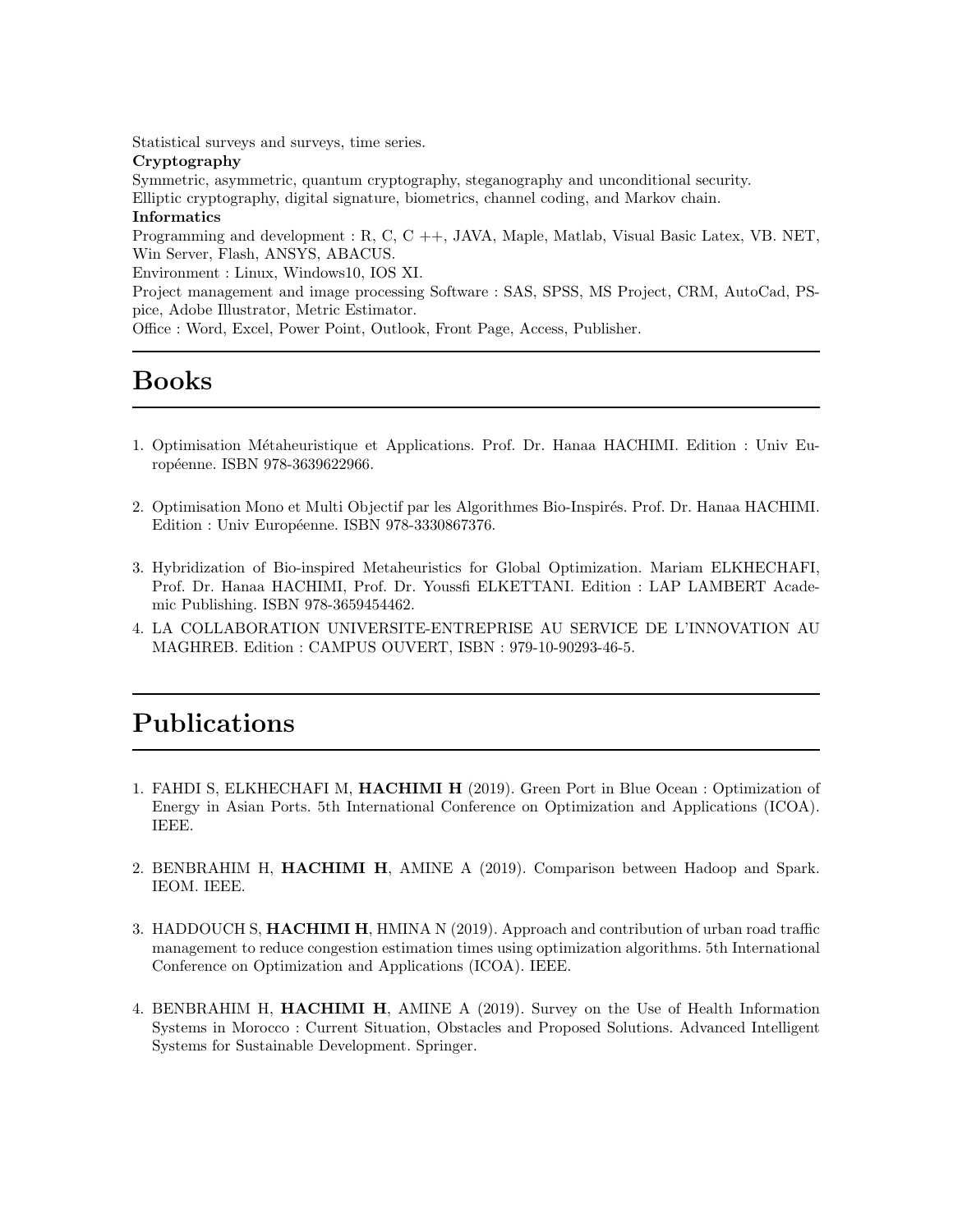- 5. SMALILI Y HACHIMI H(2019). Segmentation problem in direct market campaigns : Modified Bat Algorithm. 5th International Conference on Optimization and Applications (ICOA). IEEE.
- 6. BOUAZZA S, BENMANOUN Z, HACHIMI H(2019). Optimization of logistics to support the African's development. 5th International Conference on Optimization and Applications (ICOA). IEEE.
- 7. SHOUVIK C, AISHWARYA R, SOUMYA S, KALYANI M, SANKHADEEP C, HACHIMI H(2019). Contrast Optimization using Elitist Metaheuristic Optimization and Gradient Approximation for Biomedical Image Enhancement. Amity International Conference on Artificial Intelligence (AICAI). IEEE.
- 8. SINGH S.B, NARINDER S HACHIMI H(2019). Inertia Constant strategy on Mean Grey Wolf Optimizer Algorithm for Optimization functions. 5th International Conference on Optimization and Applications (ICOA). IEEE.
- 9. MHAOUACH N, HACHIMI H, BELGHITI T (2019). Reliability and Optimization of the Manufacturing of Steel Flanges, by using Mechanical Method, Statistical Method, Firefly Algorithm. INTERNATIONAL JOURNAL OF MECHANICAL AND PRODUCTION ENGINEERING RE-SEARCH AND DEVELOPMENT. Pages : 99-110, Volume : 9-2.
- 10. BENCHEKROUN H, BENMANOUN Z, HACHIMI H(2019). How to select suppliers when implementing a sustainable procurement strategy. 5th International Conference on Optimization and Applications (ICOA). IEEE.
- 11. NGADI M, AMINE A, NASSIH B, HACHIMI H(2019). A highly efficient system for Mammographic Image Classification Using NSVC Algorithm. Procedia Computer Science Volume 148, 2019, Pages 135-144.
- 12. BENBRAHIM H, HACHIMI H, AMINE A (2018). Moroccan Electronic Health Record System. IEOM. IEEE.
- 13. M CHAND, HACHIMI H, R RANI (2018). New Extension of Beta Function and Its Applications. International Journal of Mathematics and Mathematical Sciences.
- 14. BENMAMOUN Z, HACHIMI H, AMINE A (2018). Green Logistics Practices. Proceedings of 2017 International Renewable and Sustainable Energy Conference, IRSEC 2017.
- 15. BENMAMOUN Z, HACHIMI H, AMINE A (2018). Comparison of inventory models for optimal working capital ; case of aeronautics company. International Journal of Engineering, Transactions A : Basics.
- 16. HADOUCH S, HACHIMI H, HMINA N (2018). Modeling the flow of road traffic with the SUMO simulator. IEEE.
- 17. SINGH N, HACHIMI H (2018). A New Hybrid Whale Optimizer Algorithm with Mean Strategy of Grey Wolf Optimizer for Global Optimization. Mathematical and Computational Applications.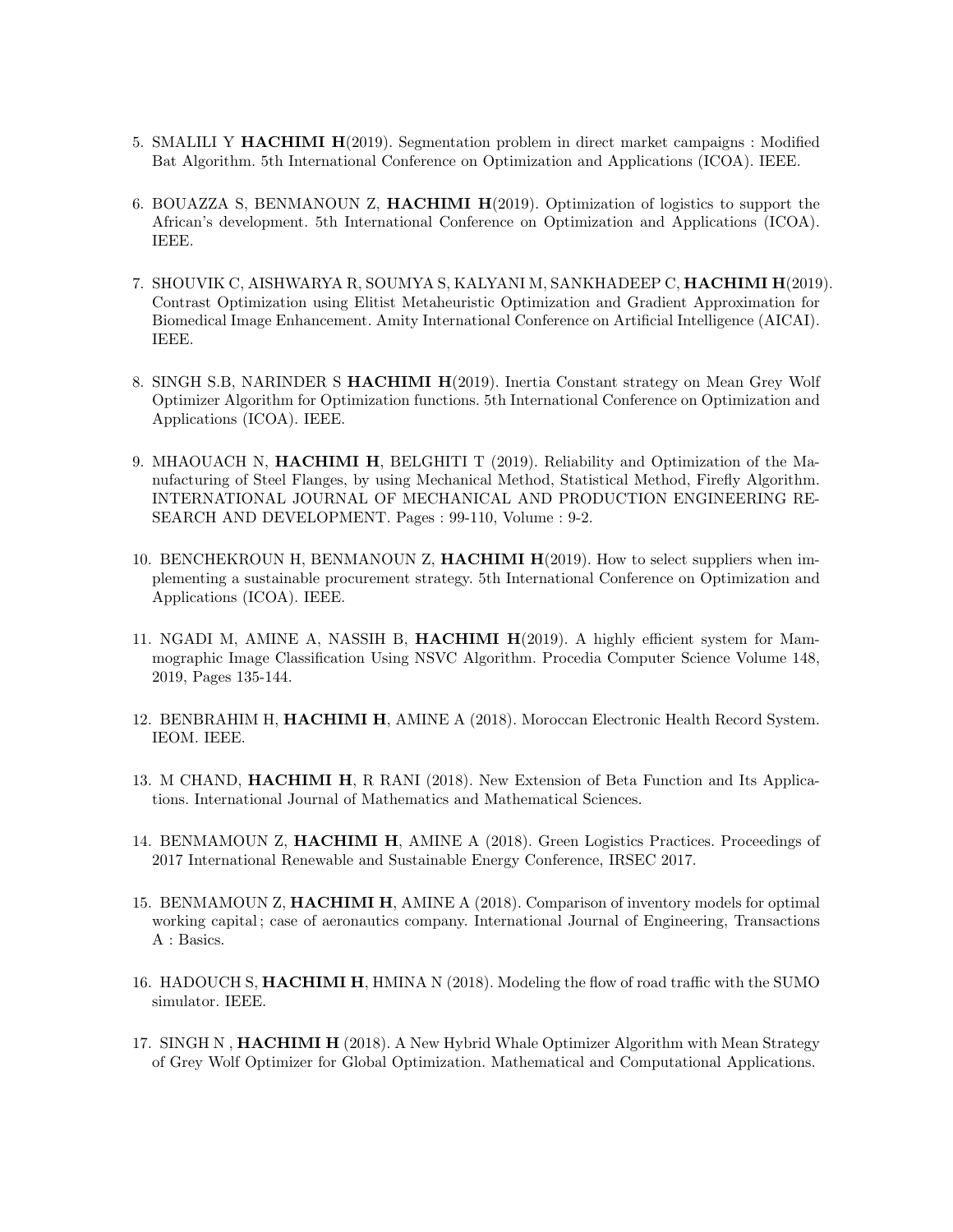- 18. NGADI M, AMINE A, NASSIH B, HACHIMI H, ELATTAR A (2018). Intelligent classification of Heart Disease using Neighboring Support Vector Classifier.International Journal of Tomography and Simulation, Issue No. 4, Vo. 31.
- 19. EL KHECHAFI M, BENMAMOUN Z, HACHIMI H, AMINE A, EL KETTANI Y(2018). Firefly Algorithm for Supply Chain Optimization. Lobachevskii Journal of Mathematics.
- 20. EL KHECHAFI M, HACHIMI H, EL KETTANI Y (2018). A new Hybrid Cuckoo Search and Firefly Optimization. Monte Carlo Methods and Applications.
- 21. BENMAMOUN Z, HACHIMI H, AMINE A (2018).Working Capital Maximization with the inventory management optimization Case of Spare parts Moroccan company. International Journal of Engineering.
- 22. EL KHECHAFI M, HACHIMI H, AMINE A, EL KETTANI Y (2017). Construction of a novel water quality classifier : A case study in the Sebou region. International Journal of Applied Mathematics and Statistics.
- 23. HACHIMI H, ASSIF S, Y. AOUES, A. EL HAMI, R. ELLAIA, M. AGOUZOUL (2017).Optimization of the Solder Joints of an Electronic Card Using Heuristic Algorithm. International Journal of Engineering Research in Africa.
- 24. BENMAMOUN Z, HACHIMI H, AMINE A (2017). Inventory management optimization using lean six-sigma Case of Spare parts Moroccan company. IEEE.
- 25. NGADI M, AMINE A, HACHIMI H, EL-ATTAR A (2017). Vicinal support vector classifier : A novel approach for robust classification based on SKDA. Pattern Recognition and Image Analysis.
- 26. EL KHECHAFI M, HACHIMI H, EL KETTANI Y (2017). A NEW HYBRID FIREFLY WITH GENETIC ALGORITHM FOR GLOBAL OPTIMIZATION. International Journal of Management and Applied Science.
- 27. NGADI M, AMINE A, NASSIH B, HACHIMI H, EL-ATTAR A. (2017). Uniformed two local binary pattern combined with neighboring support vector classifier for classification. International Journal of Artificial Intelligence.
- 28. AARICH M, HACHIMI H, HMINA N (2017). State of art of optimization and meta heuristic a comparative study of the Harmony Search Algorithm. IEEE.
- 29. MHAOUACH N, HACHIMI H, ASSIF S, BELGHITI T (2017). Modeling and Evaluating the Stress of Two Mechanical Structures in Piping Industry-The Ring Flange and the new Quadra-Sector Flange-, International Journal of Engineering and Future Technology. Volume 14, Issue2.
- 30. NGADI M, HACHIMI H, AMINE A, NASSIH B, and EL-ATTAR A (2016), "The performance of LBP and NSVC combination applied on face classification", Applied Computational Intelligence and Soft Computing.
- 31. NGADI M, EL ATTAR A, HACHIMI H, AMINE A (2016). A new optimal approach using NSVC for Breast Cancer Diagnosis Classification, International Journal of Imaging & Robotics.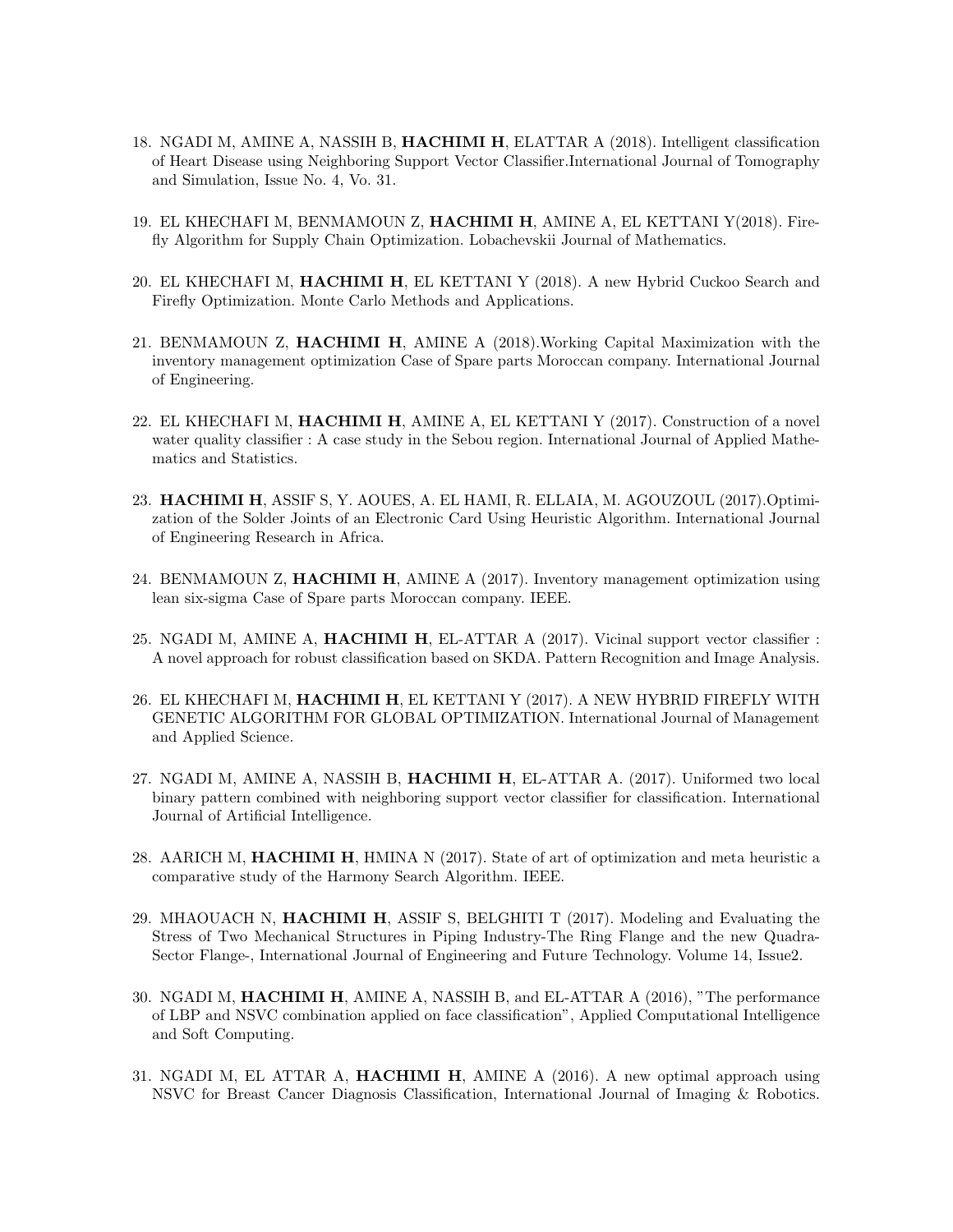Volume 16 ; Issue No. 4 ; 2016 : pp. 25-36.

- 32. TAYB S, AZDOUD Y, AMINE A, NASSIH B, HACHIMI H, HMINA N (2016). HOL, GDC-TAND LDCT FOR PEDESTRIAN DETECTION. Computer Science & Information Technology, pp. 87-96.
- 33. EL KHECHAFI M, HACHIMI H, EL KETTANI Y (2014). Etude comparative de la classification des stations entre l'algorithme SVM et l'hybridation de GA PSO, SFC'2014, pp. 163-168.
- 34. HACHIMI H, MAKHLOUFI A, ELLAIA Rand EL HAMI A (2013). Optimization of engineering structures by heuristic algorithms. IEEE, IESM, pp. 464.
- 35. HACHIMI H, EL HAMI A, ELLAIA R (2013). A new hybrid genetic algorithm with particle swarm optimization and normal boundary intersection method for generating generation the Pareto frontier. Journal of Automation & Systems Engineering Volume 7, Issue 1, pp. 115-124.
- 36. ASSIF S, HACHIMI H, AGOUZOUL M, ELLAIA R, EL HAMI A, AOUES Y (2013). Optimization for an electronic card with a new hybrid method. Advanced Materials Research, pp. 143-151.
- 37. HACHIMI H, EL HAMI A, ELLAIA R (2012). A New Hybrid Genetic Algorithm and Particle Swarm Optimization. Key Engineering Materials, pp. 115-125.

### Indexed international communications

- 1. FAHDI S, ELKHECHAFI M, HACHIMI H (2019). Green Port in Blue Ocean : Optimization of Energy in Asian Ports. 5th International Conference on Optimization and Applications (ICOA) 25-26 April 2019, Kenitra, Morocco.
- 2. HADDOUCH S, HACHIMI H, HMINA N (2019). Approach and contribution of urban road traffic management to reduce congestion estimation times using optimization algorithms. 5th International Conference on Optimization and Applications (ICOA)25-26 April 2019, Kenitra, Morocco.
- 3. SMALILI Y HACHIMI H(2019). Segmentation problem in direct market campaigns : Modified Bat Algorithm. 5th International Conference on Optimization and Applications (ICOA) 25-26 April 2019, Kenitra, Morocco.
- 4. BOUAZZA S, BENMANOUN Z, HACHIMI H(2019). Optimization of logistics to support the African's development. 5th International Conference on Optimization and Applications (ICOA) 25- 26 April 2019, Kenitra, Morocco.
- 5. SINGH S.B, NARINDER S HACHIMI H(2019). Inertia Constant strategy on Mean Grey Wolf Optimizer Algorithm for Optimization functions. 5th International Conference on Optimization and Applications (ICOA) 25-26 April 2019, Kenitra, Morocco.
- 6. BENCHEKROUN H, BENMANOUN Z, HACHIMI H(2019). How to select suppliers when implementing a sustainable procurement strategy. 5th International Conference on Optimization and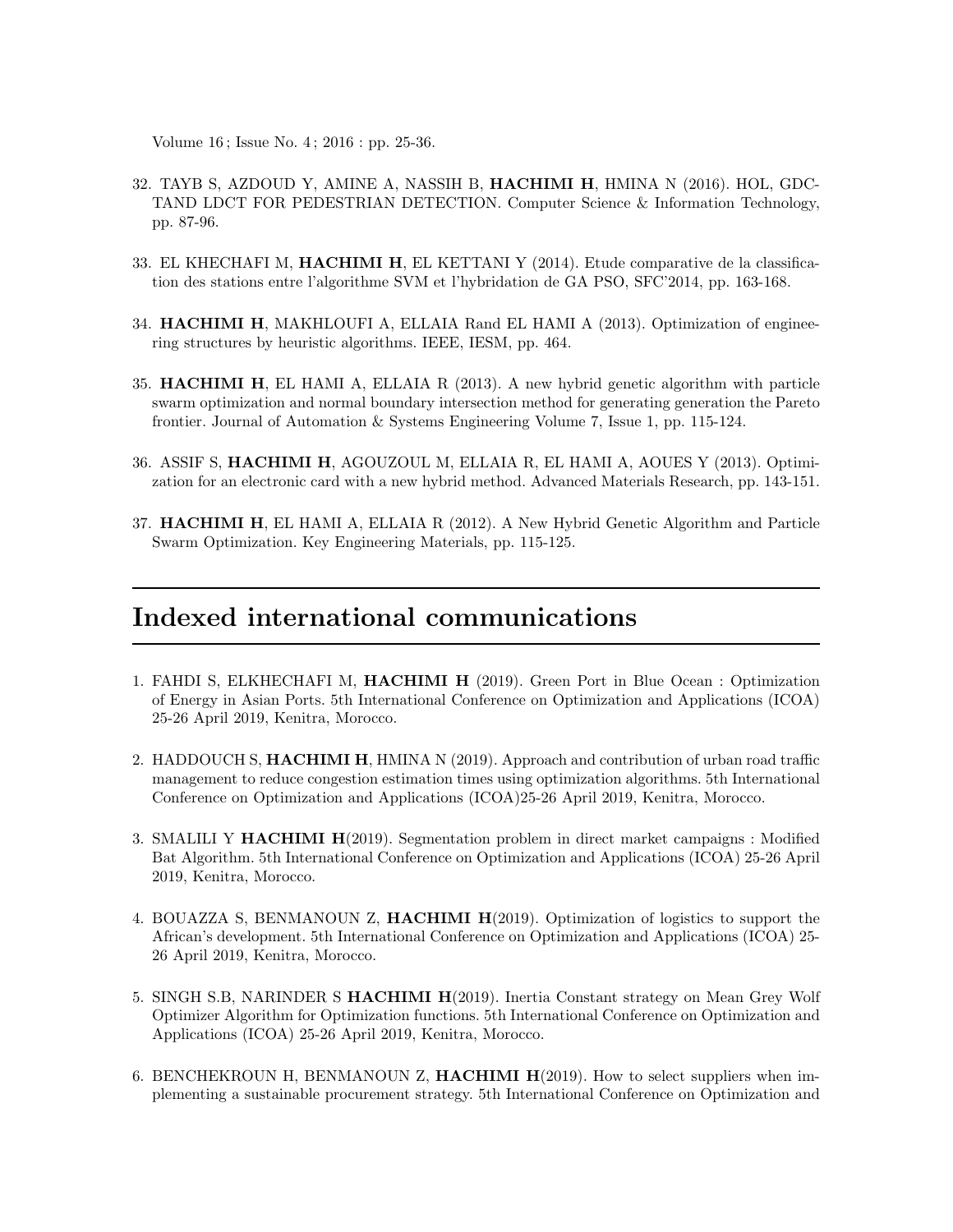Applications (ICOA) 25-26 April 2019, Kenitra, Morocco.

- 7. BENBRAHIM H, HACHIMI H, AMINE A (2019). Comparison between Hadoop and Spark. IEOM 05-07 March, Bangkok, Tailand.
- 8. SHOUVIK C, AISHWARYA R, SOUMYA S, KALYANI M, SANKHADEEP C, HACHIMI H(2019). Contrast Optimization using Elitist Metaheuristic Optimization and Gradient Approximation for Biomedical Image Enhancement. Amity International Conference on Artificial Intelligence (AICAI) 04-06 February, DUBAI, UAE.
- 9. BENBRAHIM H, HACHIMI H, AMINE A (2018). Moroccan Electronic Health Record System. IEOM 26-27 July 2018, Paris, France.
- 10. BENBRAHIM H, HACHIMI H, AMINE A (2018). Survey on the Use of Health Information Systems in Morocco : Current Situation, Obstacles and Proposed Solutions. Advanced Intelligent Systems for Sustainable Development. 12-14 July, Tangier, Morocco.
- 11. HADDOUCH S, HACHIMI H, HMINA (2018). Modeling the flow of road traffic with the SUMO simulator. 4th International Conference on Optimization and Applications (ICOA). 26-27 April, Mohammadia, Morocco.
- 12. HACHIMI H (2018). Hybridization of Bio-inspired Metaheuristics for Optimization Applications. H3ABioNet "Pan African Bioinformatics Network for H3Africa", Women in Data Science (WiDS) Conference, 05 March 2018 Stanford University in California, USA.
- 13. BENMAMOUN Z, HACHIMI H, AMINE A (2017). Green logistics practices. IRSEC2017 The International Renewable and Sustainable Energy Conference 04-07 December, Tanger, Maroc.
- 14. BENMAMOUN Z, HACHIMI H, AMINE A (2017). Green Supply Chain management optimization Case of food industry. ICOA2017 The 3rd International Conference on Optimization and Application April 27-28, Meknes, Morocco.
- 15. DALLALY Y, **HACHIMI H**, AMINE A (2017). Management and implementation of applications to improve road safety in Morocco. ICOA2017 The 3rd International Conference on Optimization and Application April 27-28, Meknes, Morocco.
- 16. NGADI M, AMINE A, NASSIH B, HACHIMI H (2017). A performance evaluation of AdaBoost and SVM forFace and Cancer Classification. ICOA2017 The 3rd International Conference on Optimization and Application April 27-28, Meknes, Morocco.
- 17. BENBRAHIM H, HACHIMI H, AMINE A (2017). Analysis of Big Data with Spark. 5th International Congress of the SM2A, March 16-18, 2017, Meknes, Morocco.
- 18. BENMAMOUN Z, HACHIMI H, AMINE A (2017). Inventory management optimization using lean six-sigma Case of Spare parts Moroccan company. The 7th International Conference in Industrial Engineering and Operations Management, April 11-13, 2017, Rabat, Morocco.
- 19. AARICH M, HACHIMI H, HMINA N (2017). State of the art of optimization and meta heuristic a comparative study of the Harmony Search Algorithm. 4th IEEE International Colloquium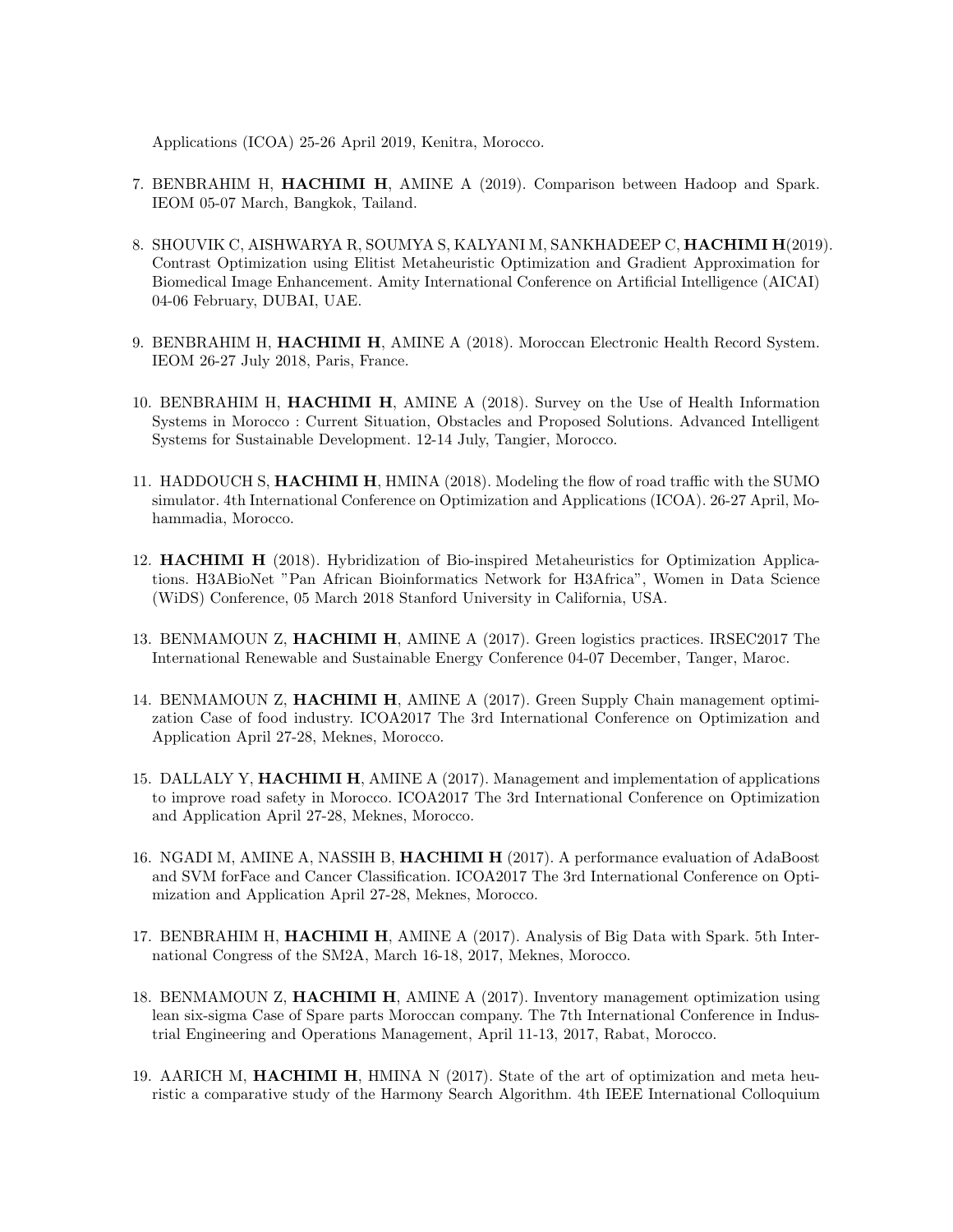on Information Science and Technology (CiSt16) 24-26 October, Tangier, Morocco.

- 20. EL KHECHAFI M, HACHIMI H, EL KETTANI Y (2017). A New Hybrid Firefly with Genetic Algorithm for Global Optimization. at the International Academic Conference on Artificial Intelligence and Soft Computing (ICAISC) held in Antalya, 21 -22 February Turkey.
- 21. BENBRAHIM H, HACHIMI H, AMINE A (2016). Review : MapReduce and Spark.4th Edition of CISSI 08-10 December, Kenitra, Morocco.
- 22. EL KHECHAFI M, HACHIMI H, EL KETTANI Y (2016). New Water Quality Indicator with Hybrid Heuristic (GA PSO). CIMEE16, 22-24 September Tripoli, Lebanon.
- 23. TAYB S, AZDOUD Y, AMINE A, NASSIH B, HACHIMI H, HMINA N (2016). HOL, GDC-TAND LDCT FOR PEDESTRIAN DETECTION. Computer Science & Information Technology (CS & IT), 02-03 January, Zurich, Switzerland.
- 24. EL KHECHAFI M, EL KETTANI Y and HACHIMI H (2015). A New Hybrid Cuckoo Search and Firefly Optimization to the Conference MIC'2015,07-10 June, Agadir, Morocco.
- 25. HARMOUCH J, HACHIMI H, BELGHITI T (2014). Risk assessment under Solvency II : Application of genetic algorithms - META14, 27-31 October, Marrakech, Morocco.
- 26. EL ALIMI A, **HACHIMI H** (2014). Optimization of security systems facing vulnerability stakes - META14, 27-31 October, Marrakech, Morocco.
- 27. HACHIMI H (2012). Optimization by heuristic algorithm for the solder joints of an electronic card. International Conference on Metaheuristics and Nature Inspired Computing, ME-TA'12HotelElmouradi Palace, 26-31 October, Port El Kantaoui Sousse, Tunisia.
- 28. **HACHIMI H** (2010). A Hybrid Genetic Algorithm and Particle Swarm Optimization for Cryptography. Fifth International Conference on Reverse Problems, Control and Optimization of PICOF'10 Forms at Polytechnic University, 07-09 April, Cartagena, Spain.

## National communications

- 1. BELAIDI D, HACHIMI H, AMINE A (2017). Study of ventilation strategies in a high-risk room in the hospital environment. ICAM2017 International Conference on Applied Mathematics 19-20 December, Taza, Morocco.
- 2. EL KHECHAFI M, HACHIMI H, EL KETTANI Y (2017). Integration of Datamining Techniques and Heuristics Knowledge in Water Quality Modelling. Data Enginering in bioinformatics, Image and Data Analysis , 23-25 March, Tangier, Morocco.
- 3. MHAOUACHE N, HACHIMI H, BELGHITI T (2016). Stress in Flanges in metal piping. 4th ICCDS'2016, 26-28 October, Agadir, Morocco.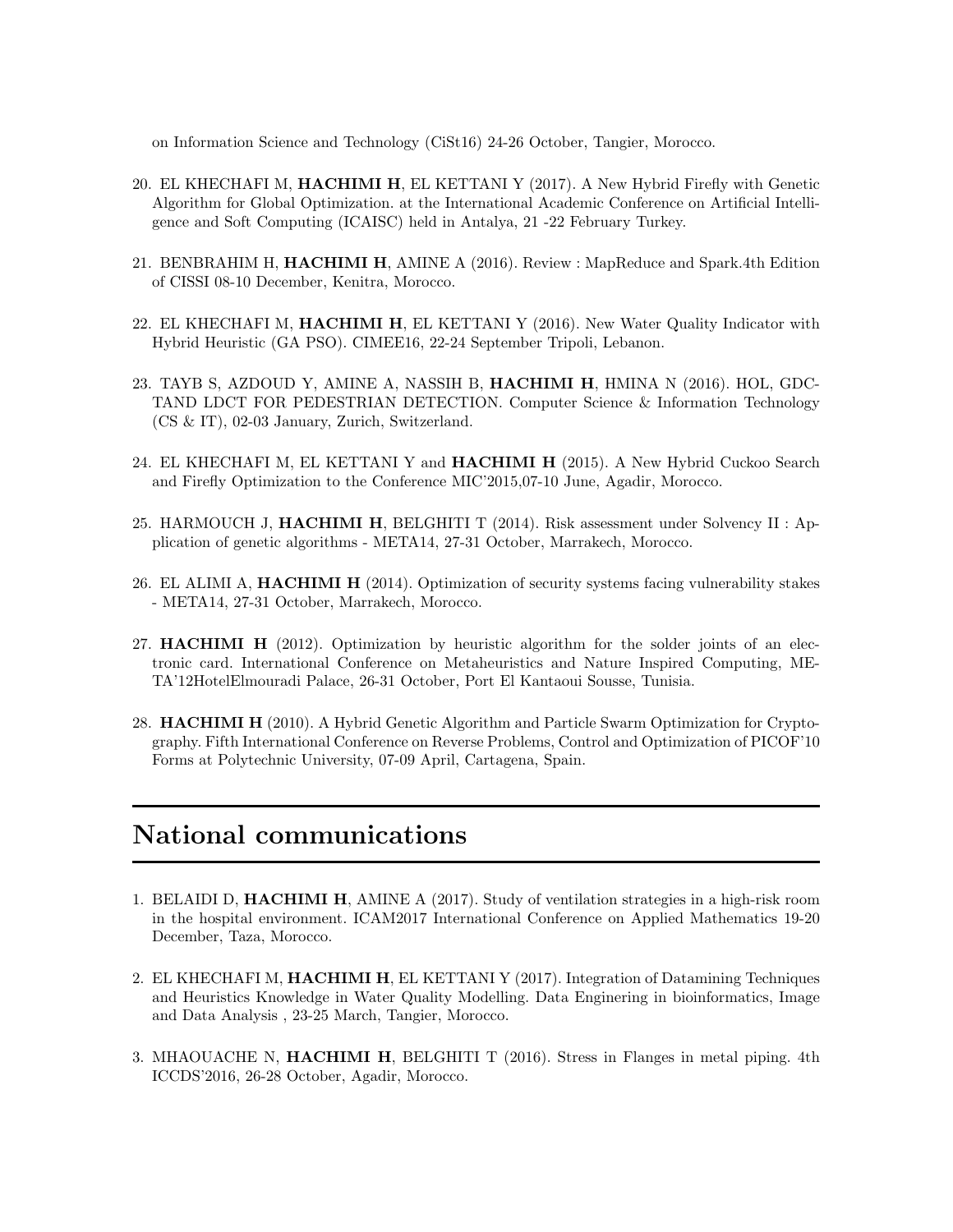- 4. NGADI M, HACHIMI H, AMINE A (2016). An experimental comparison of mammography image using different supervised classification methods. International conference on wireless technologies and embedded and intelligent systems. Wits16, 21-22 April, Kenitra, Morocco.
- 5. NGADI M, NASSIH B, HACHIMI H, AMINE A (2016). Genetic algorithms combined with SVM for breast cancer diagnosis. WOA 2016, 17-19 May, Kenitra, Morocco.
- 6. BAKADIRI A, HACHIMI H, AMINE A (2016). Analytical detection techniques of drowsiness in the driver. WOA 2016, 17-19 May, Kenitra, Morocco.
- 7. BELAIDI D, HACHIMI H, AMINE A, LAKHOUIT A (2016). Comparative study between two methods of air quality. WOA 2016, 17-19 May, Kenitra, Morocco.
- 8. MHAOUACHE N, HACHIMI H, BELGHITI T (2016). Optimization and Innovation of the Metallic Structures og Application in the black steel flanges fg . WOA 2016, 17-19 May, Kenitra, Morocco.
- 9. BENMAMOUN Z, HACHIMI H, AMINE A (2016). The lean applied to an optimum solution in a Moroccan company. WOA 2016, 17-19 May, Kenitra, Morocco.
- 10. DALLALY Y, **HACHIMI H**, AMINE A (2016). Management and implementation of applications to improve road safety in Morocco. WOA 2016, 17-19 May, Kenitra, Morocco.
- 11. KIBOU M, HACHIMI H, BELGHITI T (2016). Typology and sustainability assessment of dairy cattle breeding systems. WOA 2016, 17-19 May, Kenitra, Morocco.
- 12. BENBRAHIM H, HACHIMI H, AMINE A (2016). Analysis of Big Data with Hadoop. WOA 2016, 17-19 May, Kenitra, Morocco.
- 13. EL KHECHAFI M, HACHIMI H, EL KETTANI Y (2016). New Application of the hybrid algorithm (GA PSO) hydraulic model. WOA 2016, 17-19 May, Kenitra, Morocco.
- 14. KIBOU M, HACHIMI H, BELGHITI T (2016). Typology and evaluation of the sustainability of dairy farming systems at the Sidi Bennour level. JSSA16, 25-26 March, Larach, Morocco.
- 15. NGADI M, HACHIMI H, AMINE A (2015). Classification and reduction of dimensionality application : Image processing. 1st International Workshop on Engineering and Innovation in Heal-Thcare. FST Fes, 18 January, Fes, Morocco.
- 16. EL KHECHAFI M, EL KETTANI Y HACHIMI H (2014). Comparative study of the classification of the stations between the SVM algorithm and the hybridization of GA PSO '. SFC'2014 CNRST, 10-12 September, Rabat, Morocco.
- 17. HACHIMI H, MAKHLOUFI A, ELLAIA R and EL HAMI A (2013). Optimization of engineering structures by heuristic algorithms. IESM EMI 28-30 October, Rabat, Morocco.
- 18. HACHIMI H (2013). A new hybrid optimization algorithm for a pyloncable-stayed problem. 10th edition of the Scientific Journals of Numerical Analysis & Optimization. Ecole Supérieure de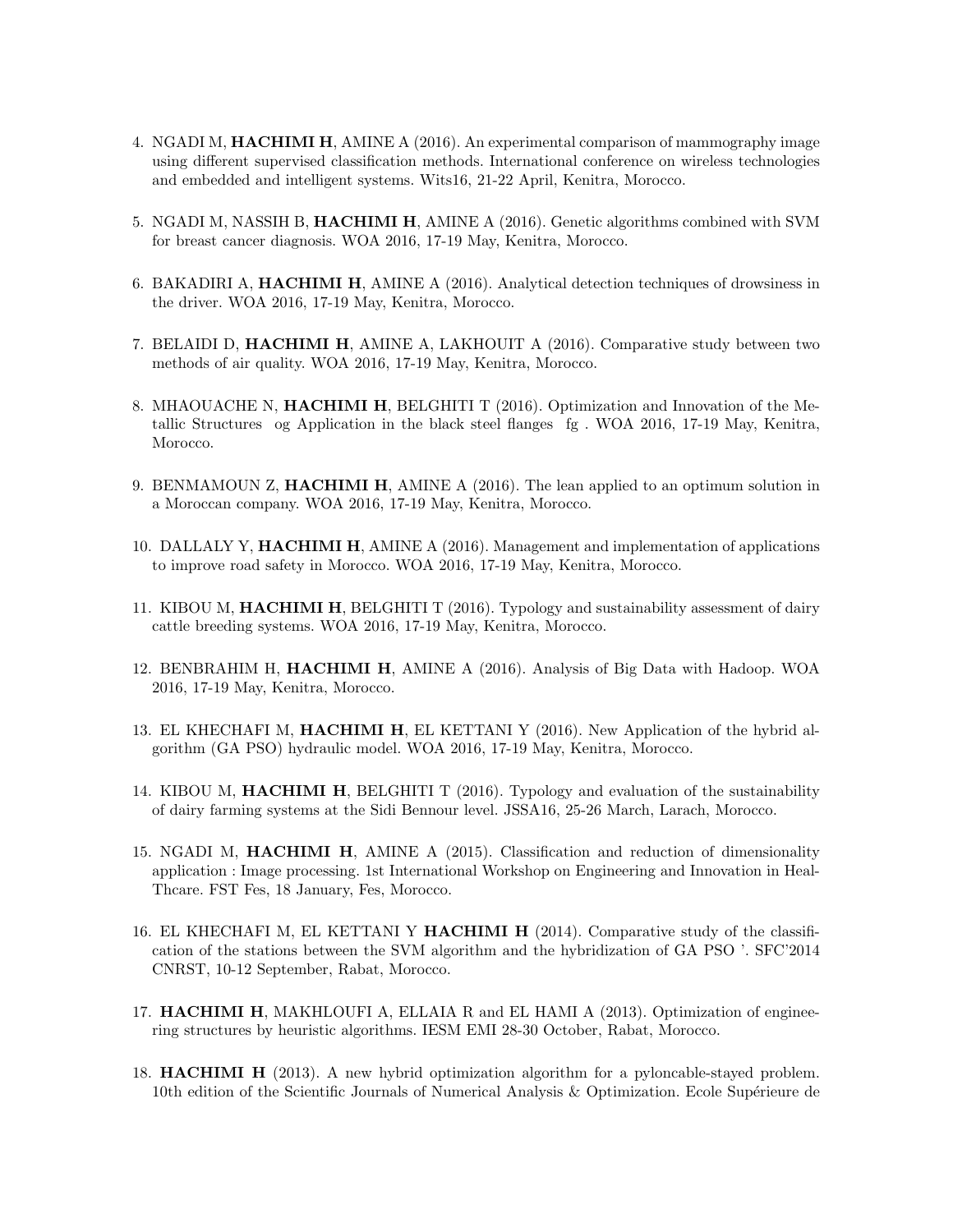Technologie in Essaouira, from 31 October to 02 November, Essaouira, Morocco.

- 19. HACHIMI H (2013). Optimization of engineering structures by heuristic algorithm. The 5th International Conference on Industrial Engineering and Systems Management IESM2013. Mohammadia School of Engineers EMI Rabat, Morocco 28-30 October.
- 20. HACHIMI H (2012). A new hybrid genetic algorithm with particle swarm optimization and Normal Boundary Intersection method for generating the Pareto frontier. International Symposium 2SCS ENSA Agadir, Hotel Sofitel Agadir / ENSA, 25-26 May, Agadir, Morocco.
- 21. HACHIMI H (2012). A new hybrid genetic algorithm with particle swarm optimization and Normalized normal constraint for the Pareto frontier »International Symposium on Materials and Aeronautics Technologies. ACMA Hotel zalagh park palace, School of Technology EST, 09-12 May, Fes, Morocco.
- 22. HACHIMI H (2011). Heuristics, Meta-heuristics and Applications. Scientific days at the MIA Laboratory at the Faculty of Science, 06 July, Rabat, Morocco.
- 23. **HACHIMI H** (2011). Mathematics and Interactions. Summer school. National School of Applied Sciences ENSA, 16-19 May, Agadir, Morocco.
- 24. HACHIMI H (2010). A Hybrid Genetic Algorithm and Particle Swarm Optimization for Cryptography. CIRO'10, University cadi ayad faculty semlalia, 24-27 May, Marrakech, Morocco.
- 25. HACHIMI H (2010). A New Hybrid Genetic and Particle Swarm Optimization Algorithm. First Spring School Numerical Methods for Partial Derivative Equations NumPDEs at the Abdelmalek Essadi University, 12-16 April, Tetouan, Morocco.
- 26. HACHIMI H (2009). Genetic Algorithms and Applications. National Journals of Cryptography, Computer Science, Operational Research and Statistics CIROS, at the CIROS Laboratory, Faculty of Sciences, 11-12 December, Kenitra, Morocco.
- 27. HACHIMI H (2009). A Hybrid Genetic Algorithm and Particle Swarm Optimization for Cryptography. 2nd Meeting of Optimization Modeling and Approximation MOMA'9, Hassania School of Public Works EHTP, November 19-21, Casablanca, Morocco.

# Posters

- 1. BENBRAHIM H, HACHIMI H, AMINE A (2017). Processing engine for Big Data : Spark, Storm and Flink. ICOA2017 The 3rd International Conference on Optimization and Application April 27- 28, Meknes, Morocco.
- 2. SALMI S, SEDDIKI A and HACHIMI H (2015). Meta heuristics for the treatment of big data. JNS'5 at the ENSA, 7-8 May, Kenitra, Morocco.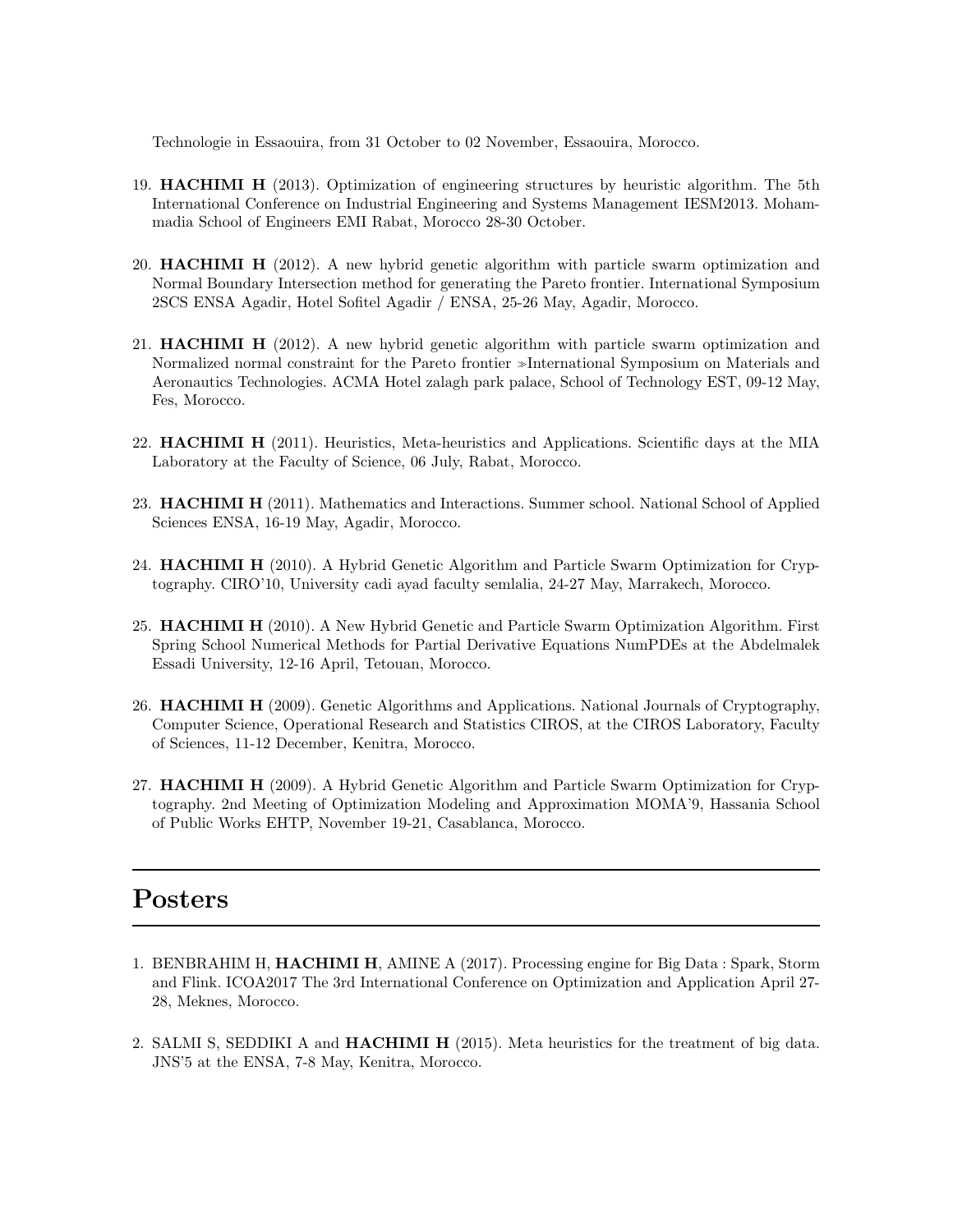- 3. EL ALIMI A, HACHIMI H (2014). Optimization of the encryption algorithms to minimize the vulnerability of information systems, International Symposium on Information Systems Security, 12-14 March, Kenitra, Morocco.
- 4. HACHIMI H (2013). 2nd scientific days. LIRIMA, EMI, 17-19 September, Rabat, Morocco.
- 5. HACHIMI H (2013). Science Days. LERMA, EMI, 15-17 March, Rabat, Morocco.
- 6. HACHIMI H (2012). Sustainable development. National Science Week, Faculty of Science, LERMA, SM2A, EMI, 20 April, Rabat, Morocco.
- 7. **HACHIMI H** (2012). Extension of the design of posters. Lycée Omar Elkhayam, January 16, Rabat, Morocco.
- 8. HACHIMI H (2011). Modeling, optimization and simulation of Mossys systems. Mohammadia School of Engineers EMI, 29 June, Rabat, Morocco.
- 9. HACHIMI H (2011). Renewable energies. National Science Week, Faculty of Science, LERMA, SM2A, EMI, 20 April, Rabat, Morocco.
- 10. HACHIMI H (2010). Mathematics Applied to the Information Security Service ; Cryptography. National Science Week, Faculty of Science, LERMA, SM2A, EMI, 21 April, Rabat, Morocco.

### Participation in seminars and conferences

2019. 25-26 April ICOA2019, Kenitra, Morocco.

- 2019. 09-15 April Spring University, Beni Mellal, Morocco.
- 2019. 13 March, Forum USMS, Beni Mellal, Morocoo.

2018. 26-27 April ICOA2018, Mohammadia, Morocco.

- 2018. 22 February Seminar Code Aster, Meknes, Morocco.
- 2018. 19 February Smart Compus, Kenitra, Morocco.
- 2017. 04-07 December IRSEC17, Tanger, Morocco.
- 2017. 03-04 November EMI, Rabat, Morocco.
- 2017. 19-20 October ICAM, Taza, Marocco.
- 2017. 10-11 July IETC17 & Let's Challenge 2.0, Kenitra, Morocco.
- 2017. 3-7 July PACOM2017, Rabat, Morocco.
- 2017. 16-19 May LICMA2017, Bayrouth, Lebanon.
- 2017. 27-28 April ICOA2017, Meknes, Morocco.
- 2017. 03-06 April Sac2017, Marrakech, Morocco.
- 2017. March 30-31 Workshop closes Porfire-Tempus at the ESCA, Casablanca, Morocco.
- 2016. 17-19 May Woa2016 and Let's Challenge, Kenitra, Morocco.
- 2016. 21-22 April WITS2016, Kenitra, Morocco.
- 2016. 04-08 April Sac2016, Pisa, Italy.
- 2015. 17-18 December Steering Committee Porfire-Tempus at the ESCA, Casablanca, Morocco.
- 2015. 26-28 October Porfire-Tempus Case Study at the ESCA, Casablanca, Morocco.
- 2015. 7-10 June MIC1, Agadir, Morocco.
- 2015. 30 May Research Porfire-Tempus Action at ENSIAS, Rabat, Morocco.
- 2015. 13 May Doctoral days at the ENSA, Kenitra, Morocco.
- 2015. 07-08 May JNS'5 at ENSA, Kenitra, Morocco.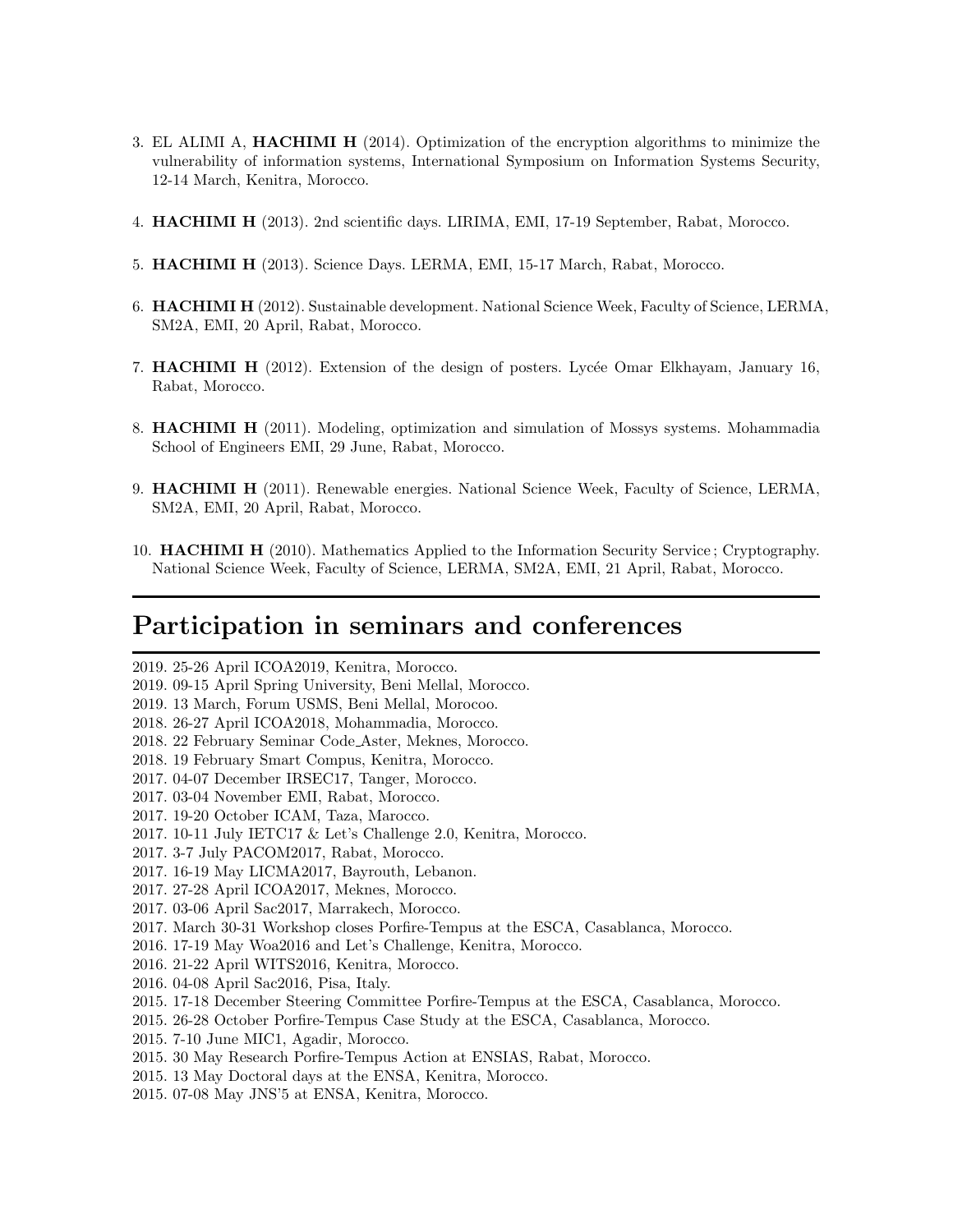2015. 22 and 23 April 2015 WOA2015 at ENSA, Kenitra, Morocco.

2015. 13-17 April SAC2015, Salamanca, Spain.

2015. 25-27 March CISSI at ENSA, Kenitra, Morocco..

2015. Member of the M. U. M in the scientific orientation, Paris, France.

2014. 27-31 October 2014 Meta14, Marrakech. Morocco.

2014. Member of the Vistac project of Humanity / Tech of the University of New Mexico, USA and the University of Lisbon, Portugal.

2014. 26 May to 25 June Cybercrime in ENSA, Kenitra, Morocco.

2014. 23 April IWOLIA at the ENSA, Kenitra, Morocco.

2014. 12-14 March CISSI at ENSA, Kenitra, Morocco.

2013. 27 to 29 November Hitting times and exitproblems for stochasticmodels, Dijon, France.

2013. 25 and 26 November Workshop SeqBio, Montpellier, France.

2013. 13-17 January Fourth School of Scientific Computing LEM2I, Tipaza, Algeria.

2012. 02-09 November School CIMPA. Bobodioulasso Polytechnic School, Burkina Faso.

2012. 02-06 July International Congress of Sociology. Mohammadia School of Engineers EMI in Rabat, Morocco.

2012. 25-27 June MNOTSI. Summer school. National School of Applied Sciences ENSA of kenitra, Morocco.

2012. 18-21 June Thematic School on Islamic Finance. Ecolemohammadia of engineers EMI in Rabat, Morocco.

2011. 15-17 December Days of Probability and Statistics. National School of Applied Sciences, Marrakech, Morocco.

2011. 06 July Scientific Days og Heuristics, Meta-heuristics and Applications. MIA Laboratory, Faculty of Science, Rabat, Morocco.

2011. June 29-30 and July 1 Mossys. 20 th anniversary of lerma EMI Rabat, Morocco.

2011. 11 May Techniques of publication Scientific. CNRST in Rabat, Morocco.

2011. March 14 The day of pi. Lerma EMI, Rabat, Morocco.

2010. 28-31 October International Conference on Metaheuristics and Nature Inspired Computing ME-TA'10. Djerba, Tunisia.

2010. 05-09 July NATO ATC minetech of paris. Ecole des mines, Paris, France.

2010. 24-27 May 5th International Conference on Operational Research CIRO'10. Cadi Ayad University, Semlalia Faculty, Marakech, Morocco.

2010. 12-16 April First Spring School Numerical Methods for Partial Derivative Equations NumPDEs. University Abdelmalek Essadi in Tetouan, Morocco.

2010. 07-09 April 5th International Conference on Reverse Problems, Control and Optimization of Forms PICOF'10. Polytechnic University, Cartagena, Spain.

2009. 11-12 December National Days of Cryptography, Computer Science, Operational Research and Statistics CIROS. Faculty of Sciences at the CIROS Laboratory, Kenitra, Morocco.

2009. 19-21 November 2nd MOMA'9 Modeling and Approximation Optimization Meeting. Hassania School of Public Works EHTP, Casablanca, Morocco.

2009. 06-08 May 4th Symposium on Trends in Mathematical Applications in Tunisia Algeria Morocco TAMTAM. Faculty of Science, Kenitra, Morocco.

### Scientific training

2018 Training on Mooc, ENSA of Kenitra, Morocco. (2 days).

<sup>2017</sup> Training on Moodle, Ensa of Kenitra, Morocco. (1 day).

<sup>2017</sup> Training on Mooc, Enset of Rabat, Morocco. (2 days).

<sup>2017</sup> Entrepeneurial Day, EMI of Rabat, Morocco. (1 day).

<sup>2015</sup> Applied Mathematics Education in Naivasha, Kenya. (5 days).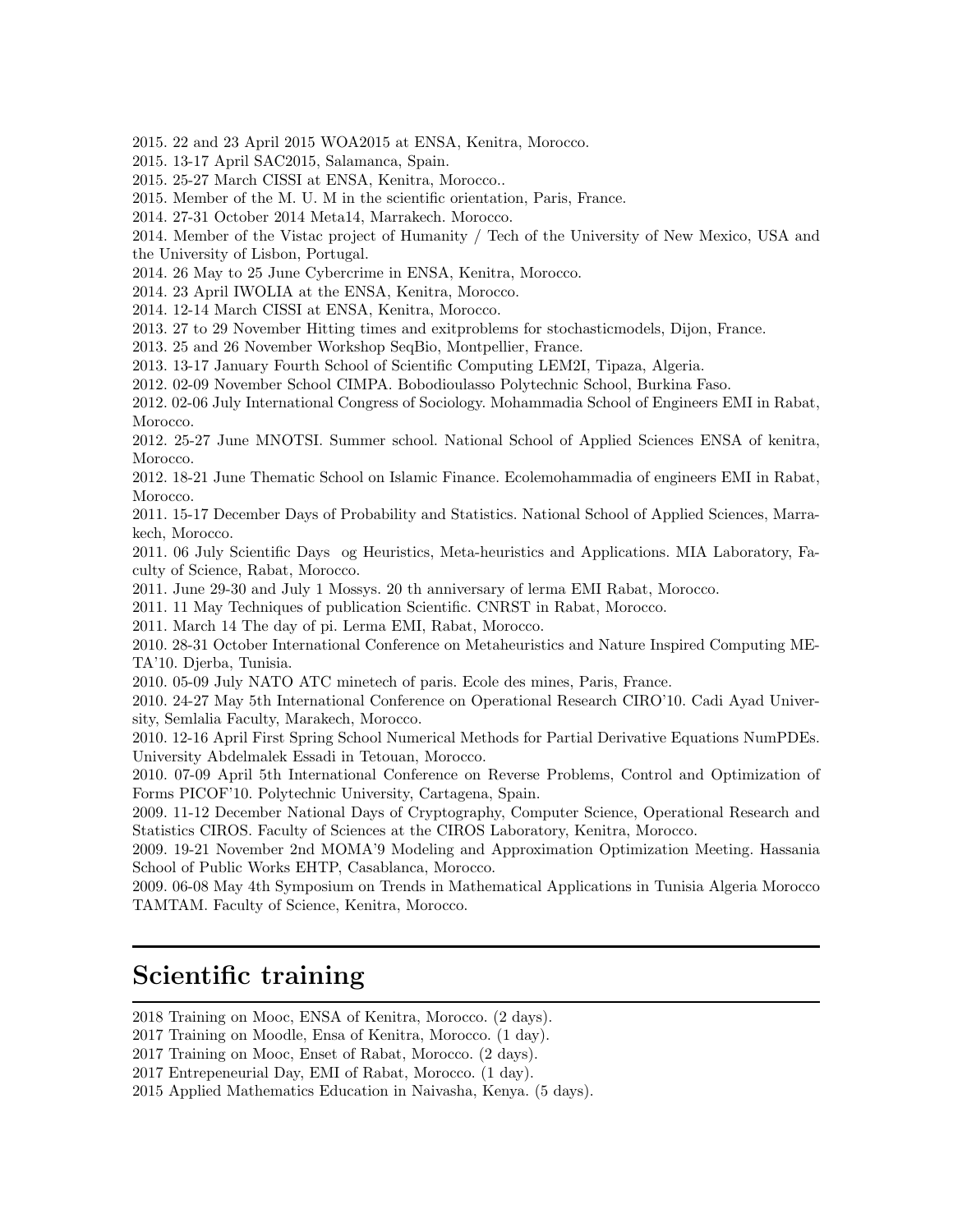2014 Training in innovation of the Tempus-Porfire Project in Grenoble Ecole de Management, Grenoble, France. (5 days).

2014 Mathematica at ENSA 02 October, Kenitra, Morocco. (1 day).

2012 Introduction to Abacus software. Université Laval, Quebec, Canada. (2 months).

2011 Summer School Mathematics and Interactions. National School of Applied Sciences ENSA, Agadir, Morocco. (4 days).

2011 Techniques of publication Scientific. National Center for Scientific and Technical Research, CNRST, Rabat, Morocco. (1 day).

2010 Training on industrial risks. Ecole des mines, Paris, France. (15 days).

2009 Spring School under the theme Non-Commutative and Physical Geometry. Faculty of Kenitrades Sciences Laboratory of Mathematical Analysis and Non-Commutative Geometry and Laboratory of Mathematical Analysis and Application (METZ), Kenitra, Morocco. (6 days).

2008 Remote client relationship, NLP, Communication, Telemarketing. National Agency for the Promotion of Employment and Skills, Kenitra, Morocco. (2 months).

2006 Training on customer relations and marketing. Marketing and remote customer relations IETP, Kenitra, Morocco. (3 months).

2005 Training in the METRE software. Holding Al baraka Engineering and design office, Kenitra, Morocco. (2 months).

2002 Introduction to analytical accounting. Prescof, Accounting Trustee, Kenitra, Morocco. (2 months).

#### Research Projects

• Member of CIMPA 2020 project , Kenitra, Morocco.

• Member of Mooc project 2018.

• Member of SAS project with Grant Thornton 2017.

• Member of the SAFE-RAOD 2016-2019 project between CNRST and METL for the development of an IT application for road safety.

• Member of the Erasmus + April 2018 Mobility Project as a Visiting Professor at UNIGE in Genova, Italy, to realize a solid training in Mathematical Engineering.

• Member of Project Toubkal 2015-2018 between INSA of Rouen and ENSA of Kenitra for mechatronics.

• Member of the Tempus Project (PORFIRE) 2014-2017 to produce modules in innovation and entrepreneurship for the benefit of our engineering students.

• Member of the Erasmus + July 2016 Mobility Project as a Visiting Professor at METU in Ankara, Turkey, to realize a solid training in Mathematical Engineering.

• Member of the VistacHumanity / Tech 2014 project of the university new mexico, USA and the university of Lisbon, Portugal to facilitate the translation of the works emanating from the arab countries and vice versa.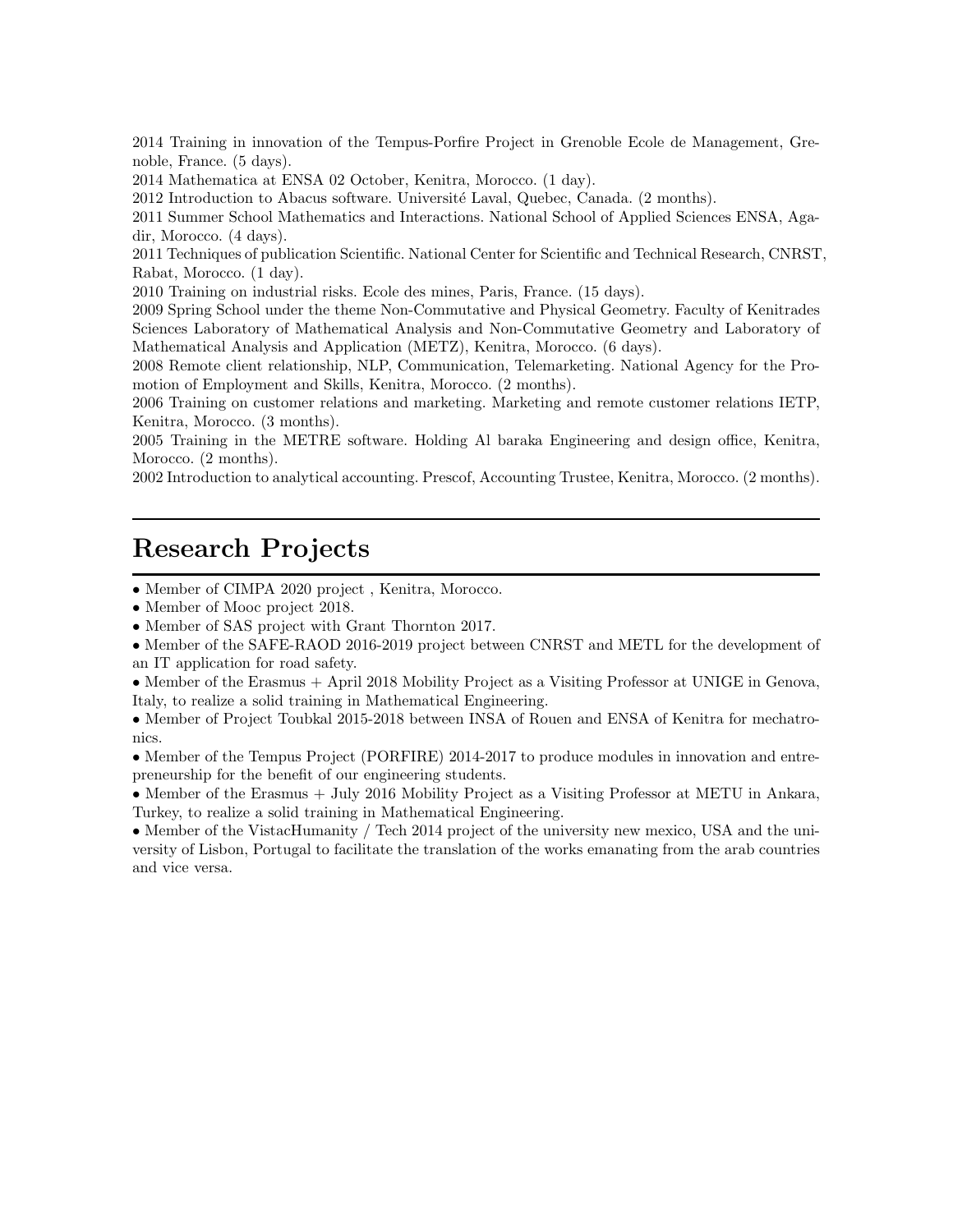## Scientific reviewing

#### Journals

- Elsevier : Book Reviewing.
- International Journal of Innovative Research in Applied Sciences and Engineering.
- International Journal of Information Science and Technology.
- Multimedia Tools and Applications.
- International Journal of BioSciences and Technology.
- International Journal of Computational Intelligence Studies.
- Applied Mathematical Modelling.
- Chaos : Interdisciplinary Journal of Nonlinear Science.
- Engineering Science and Technology.
- Artificial Intelligence Review.

#### Conferences

- Member of the Scientific Committee of ICSSD2019, 03-04 October 2019.
- Member of the Scientific Committee of ESAI19, 02-03 May 2019.
- Member of the Scientific Committee of ICOA2017, ICOA2018, ICOA2019, 27-28 April 2017, 26-27 April 2018, 25-26 April 2019.
- Member of the Scientific Committee of WorldCIST2019, 16-19 April 2019.
- Member of the Scientific Committee of NISS2019, 27-28 March 2019.
- Member of the Scientific Committee of ICCIT2019, 08-10 February 2019.
- Member of the Scientific Committee of ISIICT2018, 31 October-01 November 2018.
- Member of the OMCS IEEE CIST'16 Scientific Committee, 24-26 October 2016/21-24 October 2018.
- Member of the Scientific Committee of BDCA2018, 04-05 April 2018.
- Member of the Scientific Committee of ICEMIS2018, 09-11 April 2018.
- Member of the Scientific Committee of MedPRAI2018, 27-28 March 2018.
- Member of the Scientific Committee of TEM2018, 26-27 March 2018.
- Member of the IETC2017 Scientific Committee, July 10-11, 2017.

• Member of the Scientific Committee of the 2nd, 3rd and 4th edition of the CISSI Symposium, 12-14

- March 2014, 25-26-27 March 2015 and 08-09-10 December 2016.
- LACI Scientific Committee Member 10-14 June 2016.
- Member of the JNS'6 Scientific Committee on May 23-24, 2016.
- Scientific Committee Member of WOA 17-18 May 2016.
- Scientific Committee member of SCCSP2016, 2016. 17-20 March 2016.
- Member of the JNS'5 Scientific Committee, 07-08 May 2015.

#### Organization

• National Agency of Evaluation and Insurance Quality of Higher Education and Scientific Research, ANEAQ.

# $\rm{Jury}$

<sup>• 2010-</sup>Present : Member of several jury of final project defense in Mathematic and in applied engineering fields.

<sup>• 2017-</sup>Present : Member of several jury of thesis defense in Mathematic and in applied engineering fields.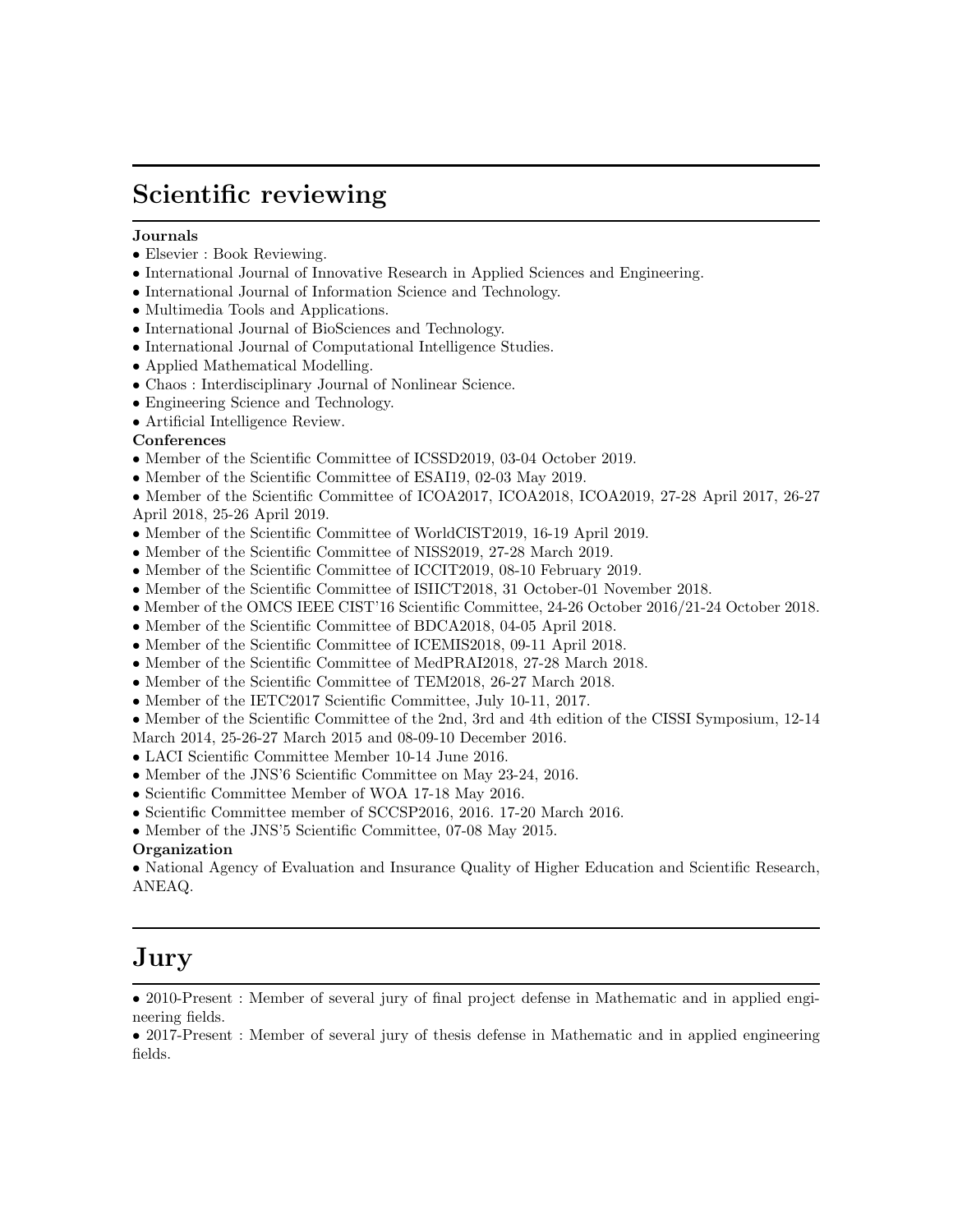## Organization of events

• General Chair of the CIMPA School of "Numerical Analysis & Optimization, Control and Inverse Problems" 25 March - 03 April 2020.

• General Chair of the 1<sup>rt</sup>, the 2<sup>sd</sup>, 3<sup>rd</sup>, 4<sup>th</sup>, 5<sup>th</sup> and the 6<sup>th</sup> edition of the International Workshop / Conference on Optimization and Applications ; On 22-23 April 2015, on 17-18 May 2016, on 27-28 April 2017, on 26-27 April 2018, 25-26 April 2019 and 17-18 March 2020.

• General Chair of the 1st , 2sd, 3sd and 4sd edition of the international innovation competition Let's Challenge on 19 May 2016 , 10 July 2017, 12 October 2018 and 27 Novermber 2019.

- Member of the organizing committee of TEM2018 on 26-27 March 2018.
- Member of Scientific and Publicity Committee of ICEMIS2018 on 9-11 April 2018.
- $\bullet$  Member of the organizing committee of the  $32^{\rm th}$  edition of SAC2017, 03-07 2017.
- Member of the organization committee of the  $2<sup>sd</sup>$ ,  $3<sup>rd</sup>$  and  $4<sup>th</sup>$  edition of the CISSI Symposium, 12-14 March 2014, 25-26-27 March 2015 and 08-09-10 December 2016.
- Member of the organizing committee JNS'6 May 23-24 2016.
- Chair of the doctoral day on May 13, 2015.
- Member of the JNS'5 Organizing Committee, 07-08 May 2015.
- Member of the Organizing Committee of the META'14 International Congress, October 27-31, 2014.

• Member of the Organizing Committee of the National Campaign Against Cybercrime Together Against Cybercrime from 06 May 2014 to 25 June 2014.

• Member of the Organizing Committee of the International Workshop IWOLIA, April 23, 2014.

## Scientific Recognition and Various Occupation

- President of the Moroccan Society of Engineering Sciences and Technology (MSEST) since 2018.
- Associate member of the Mathematics laboratory, Punjabi University, Patiala, India since 2018.
- Member of Chaire UNESCO in Ibn Tofail University since 2018.
- Local secretary of Snesup of Ensa of Kenitra, Morocco 2017-2018.
- Member of the OSWD since 2016.
- Permanent member of the BOSS team at the Kenitra ENSA, Morocco since 2015.
- Associate member of the LSMF team at the ENSEM in Casablanca, Morocco since 2015.
- Advisor of the Enactus club of Ensa of Kenitra, Morocco since 2015.

• Permanent member of the ADSI team at Kenitra ENSA at Kenitra ENSA, Morocco between 2013 and 2015.

- Member of the association Meta since 2013.
- Associate member of the LERMA Laboratory at EMT of Rabat, Morocco since 2013.
- Associate member of the LOFIMS Laboratory at INSA of Rouen, France since 2013.
- Permanent member of the Laboratory (LGS) at the ENSA of Kenitra, Morocco since 2013.
- Member of SMAI, France since 2012.
- Member of the association AWMA since 2012.
- Member of the Moroccan Society of Applied Mathematics SM2A Rabat, Morocco since 2009.

# Languages

Arabic : Mother tongue. French : Bilingual (DELF, DALF).